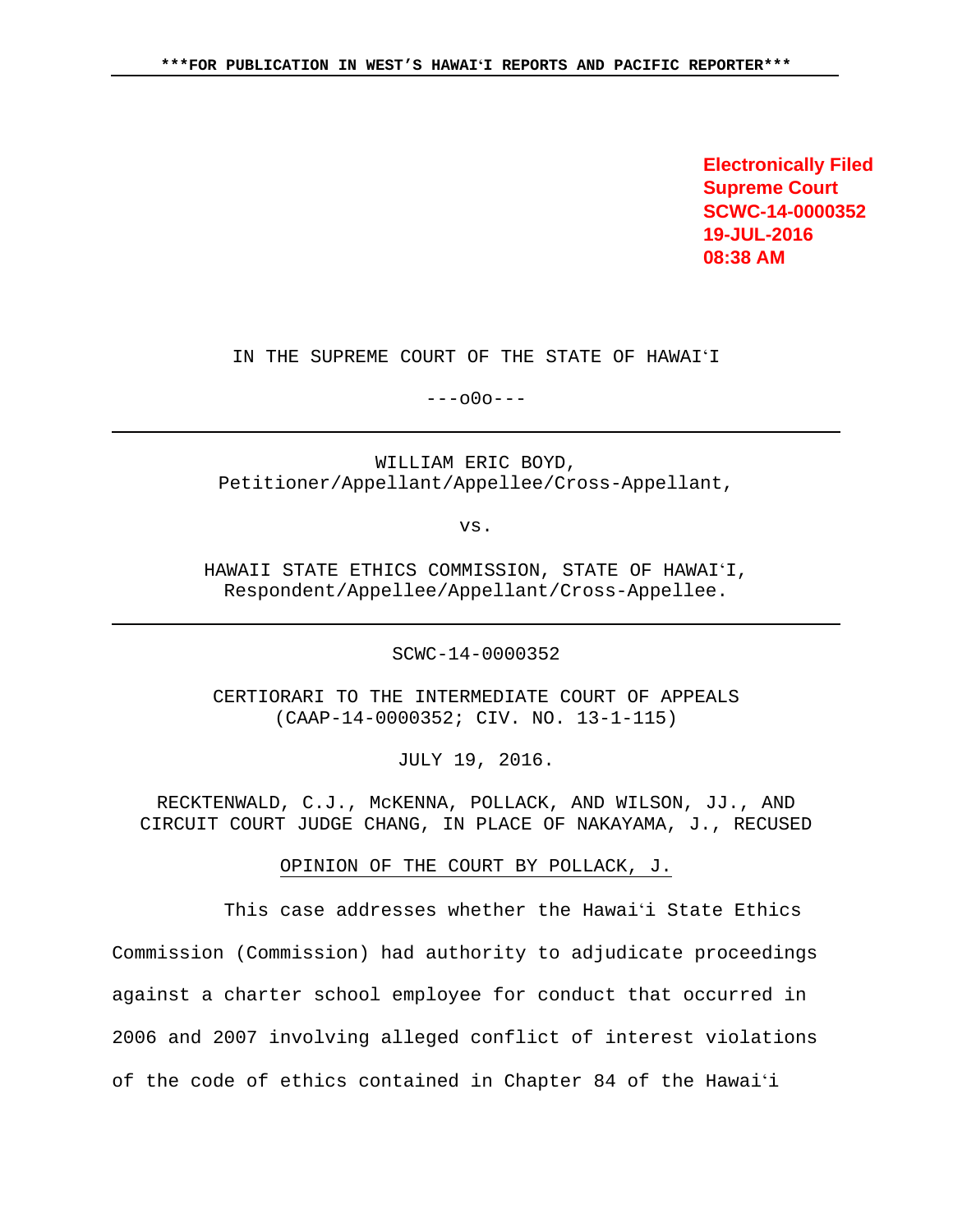Revised Statutes (HRS). We conclude that HRS § 84-14 (1993), prescribing a code of conduct related to conflicts of interests for State employees, and HRS Chapter 302B (Supp. 2006 & 2007) (repealed 2012), encompassing comprehensive provisions that provided for charter schools to establish conflict of interest policies and procedures, resulted in conflicting statutory regimes for charter school employees as to standards of conduct involving conflicts of interests. In light of the inconsistency between these State laws, we hold that, in accordance with HRS § 302B-9(a) (Supp. 2006 & 2007) (repealed 2012), charter school employees were exempt from HRS § 84-14 at the relevant time period in this case. Accordingly, the Commission did not have the authority to adjudicate proceedings against William Boyd, a charter school employee, for alleged violations of HRS § 84-14 that occurred in 2006 and 2007. We therefore vacate the judgments of the Intermediate Court of Appeals (ICA) and the Circuit Court of the Third Circuit (circuit court) and the order of the Commission that sustained the violations against Boyd, and we remand the case to the Commission with instructions to dismiss the case.

## **I. BACKGROUND**

 At the time of the alleged ethics violations in this case, Connections New Century Public Charter School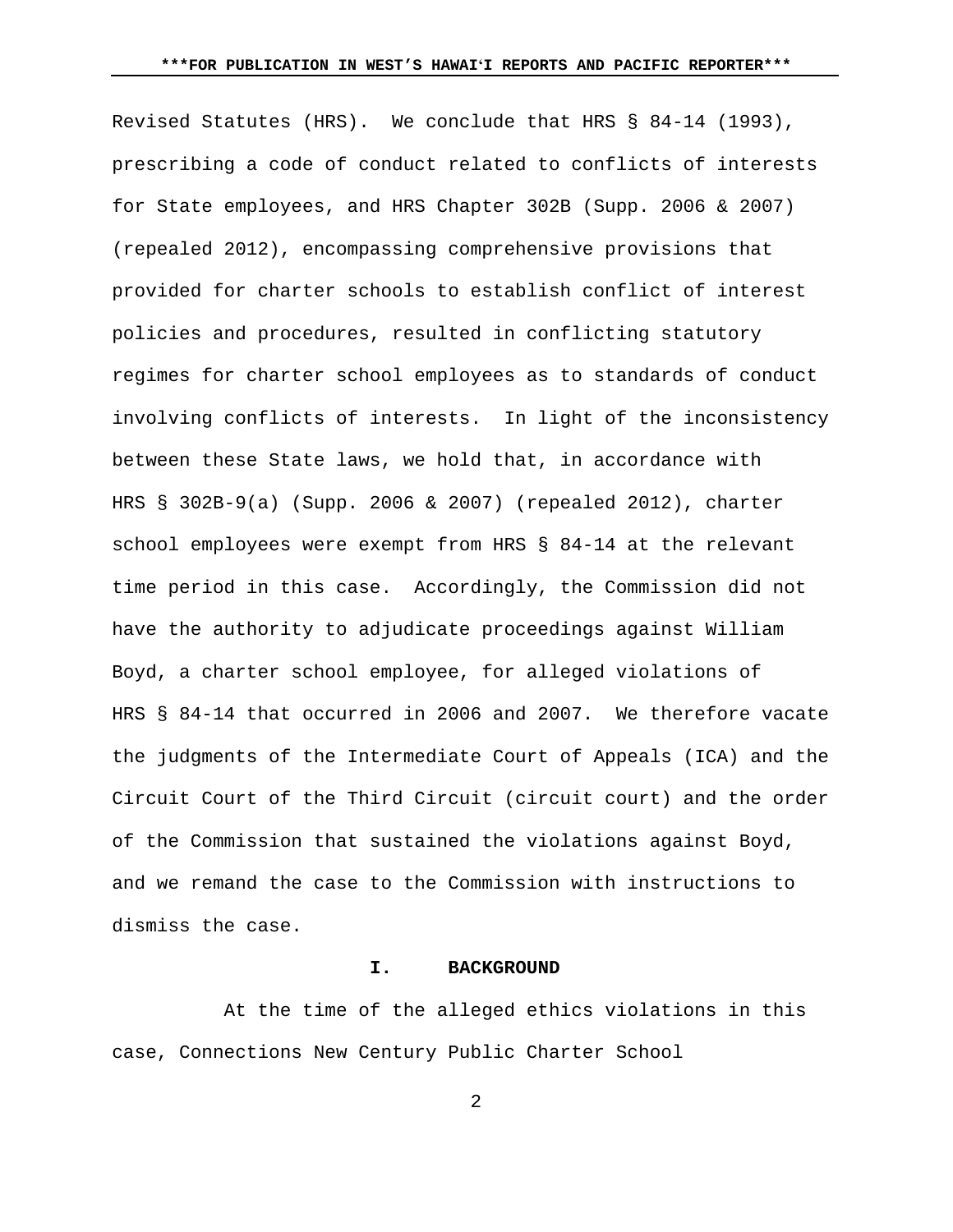(Connections) was governed by HRS Chapter 302B, which set forth comprehensive legislation authorizing flexibility and independent authority to charter schools in implementing alternative frameworks with respect to personnel management and the day-to-day functioning of a charter  $\text{school.}^1$  See HRS § 302B-1 (Supp. 2006 & 2007) (repealed 2012). Charter schools, such as Connections, operated independently and separately from public schools under Chapter 302B but were linked to the State Department of Education and Board of Education primarily for administrative purposes. See, e.g., HRS § 302B-8 (Supp. 2006 & 2007) (repealed 2012) (stating the charter school administrative office shall be attached to the Department of Education "for administrative purposes only"); HRS § 302B-15 (Supp. 2006 & 2007) (repealed 2012) (setting forth the responsibilities of the Department of Education with respect to charter schools and special education services at charter schools).

 Connections' Local School Board, comprised mainly of community representatives, served as Connections' centralized governing authority responsible for the administration of the school. See HRS § 302B-7(a), (c) (Supp. 2006 & 2007) (repealed 2012). The Local School Board was in charge of financial

<sup>&</sup>lt;u>1</u>  $1$  HRS Chapter 302B was repealed in 2012 and replaced with HRS Chapter 302D.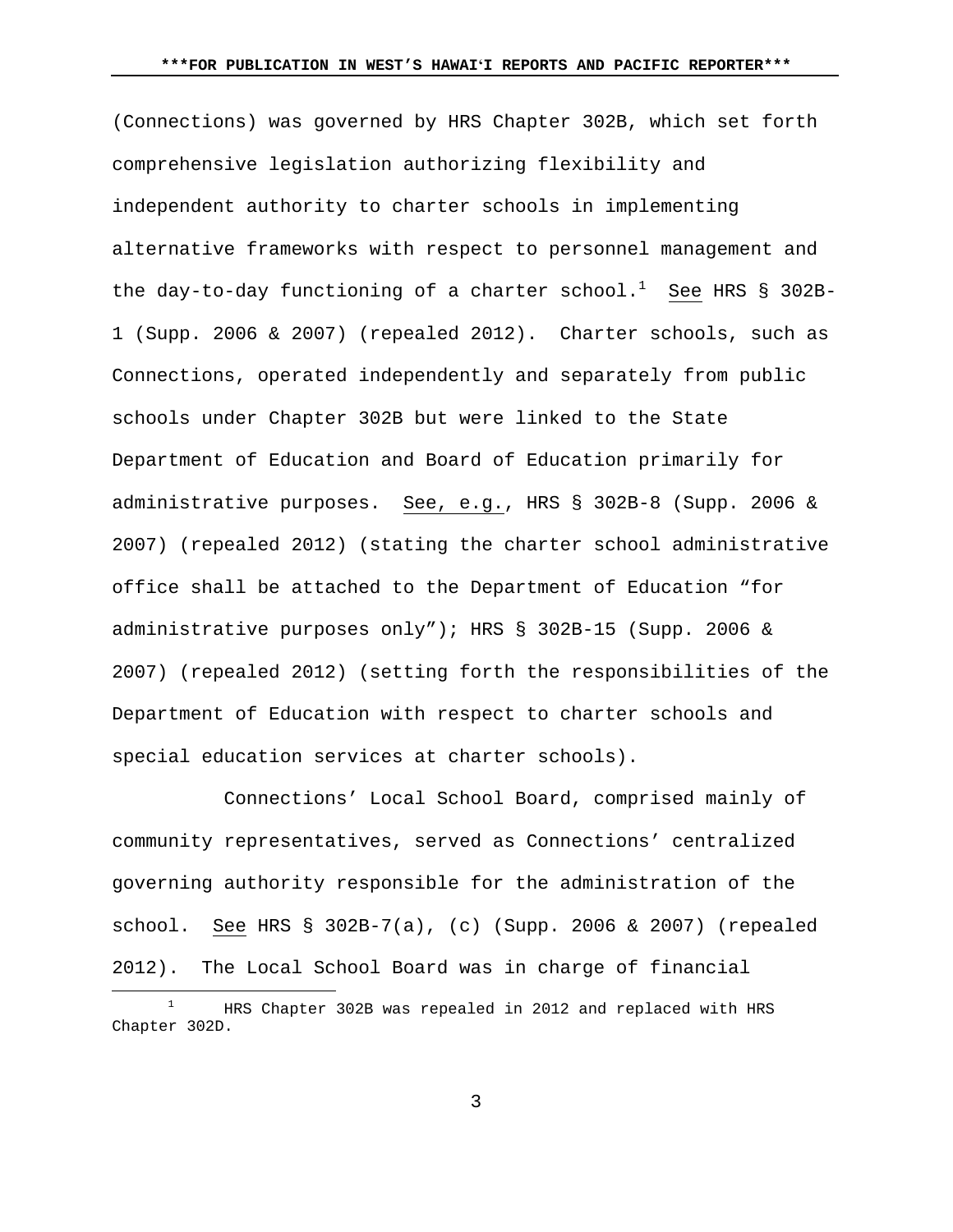oversight and decision-making regarding State general funds and federal funds allocated to the school as well as the hiring and firing of charter school employees. See id. According to Connections' Principal John Thatcher, the Local School Board essentially directed him as to how he should manage the school.

# **A. Connections' Internal Policies and Procedures**

 During the pertinent time period in this case, Connections, with the assistance of its hired auditors, developed and followed its own internal checks-and-balances procedures with respect to procuring school supplies, materials, and other equipment. The purchasing procedure incorporated the use of a purchase order form that Connections' administrators had developed. The purchase order form required the following information: (1) the name and title of the individual making the request (requestor); (2) the name, address, and telephone number of the individual or entity from whom the materials could be purchased (vendor); (3) the school materials desired, including the quantity and pricing; and  $(4)$  the name(s) and title(s) of the individual(s) approving the request.

 Any employee of Connections could make a request by listing the vendor's information on the purchasing form and then submitting the form to an authorized school official for approval. The approval process included reviewing the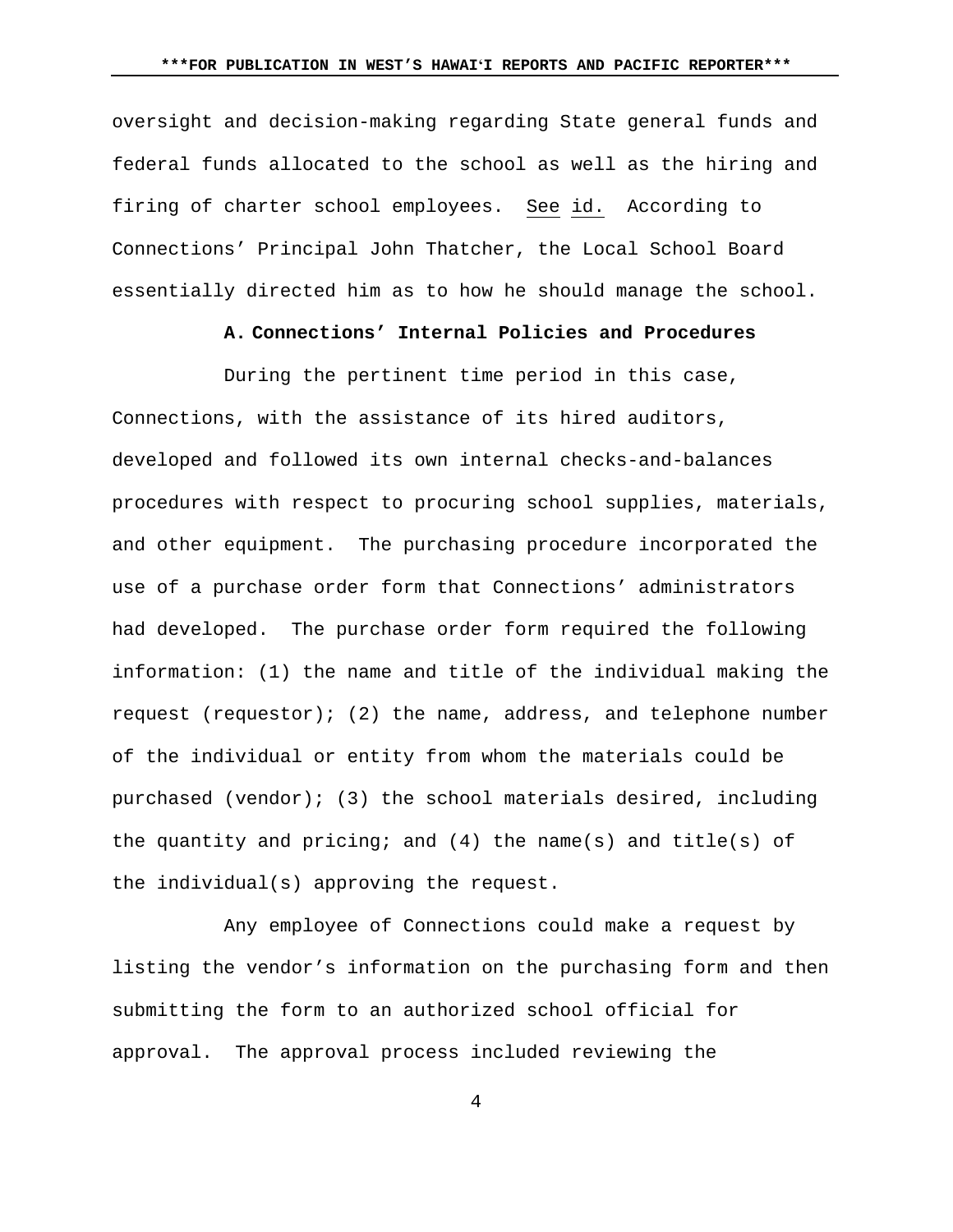information on the form, checking the school's inventory to ensure that the school did not have the requested materials, and checking with vendors to find the best prices for the requested materials. Principal Thatcher was required to approve all purchase requests. When Principal Thatcher was not available to give his approval, William Boyd or Sandra Kelley, as administrative officials at Connections, were authorized to preliminarily approve purchase orders in order to enable expedited purchases, but all preliminary approvals were subject to final approval by Principal Thatcher. If the purchase involved Title 1 funds, the purchase also required review and approval by the Title 1 Coordinator. $^2$  Additionally, Principal Thatcher explained that the Local School Board, through its finance committee, could review his final approval of the purchase order requests.

 As an employee of Connections, Boyd was also authorized to submit purchase order requests. On several occasions during the 2006-2007 school year, Boyd prepared, signed as requestor, or preliminarily approved various purchase order forms for requested school materials. With respect to a

 $\sim$  5  $\sim$  5  $\sim$  5  $\sim$  5  $\sim$  5  $\sim$  5  $\sim$  5  $\sim$  5  $\sim$  5  $\sim$  5  $\sim$  5  $\sim$  5  $\sim$  5  $\sim$  5  $\sim$  5  $\sim$  5  $\sim$  5  $\sim$  5  $\sim$  5  $\sim$  5  $\sim$  5  $\sim$  5  $\sim$  5  $\sim$  5  $\sim$  5  $\sim$  5  $\sim$  5  $\sim$  5  $\sim$  5  $\sim$  5  $\sim$  5  $\sim$ 

 <sup>2</sup> "Title 1 funds" refer to "federal monies provided to schools with a high level of poverty, and such funds may be used to supplement the school's instructional program."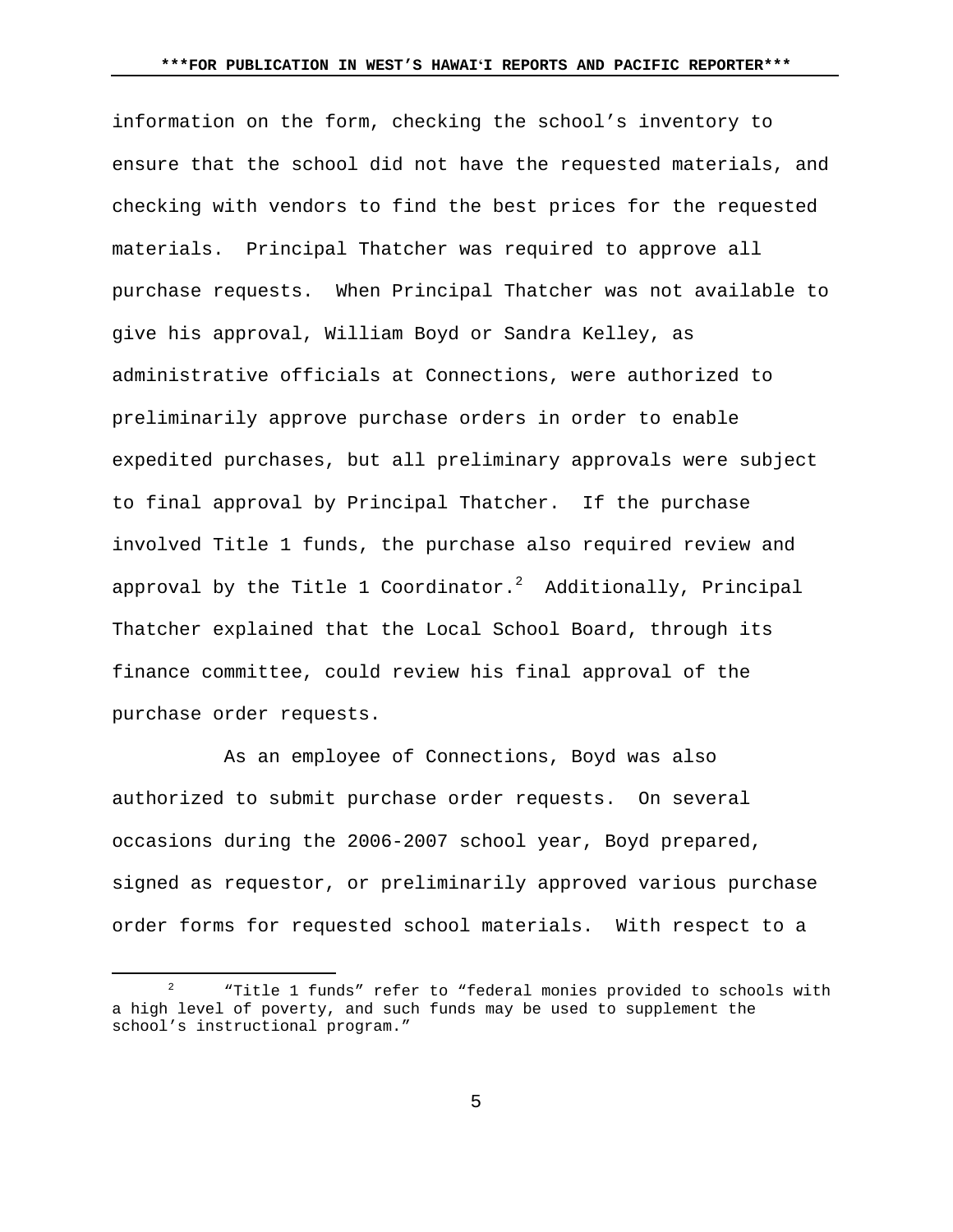handful of forms, Boyd listed his wife, Erika Boyd (Mrs. Boyd), as the requestor and/or the vendor. On two of the forms, Principal Thatcher approved the purchase order by signing his name under the heading "Approved." On all the other forms, Boyd preliminarily approved the request, usually at the direction of Principal Thatcher, and then Principal Thatcher later reviewed and authorized the order by initialing the form. For some of the purchase order forms in which Mrs. Boyd was listed as the vendor, a Connections' teacher was the requestor, and Boyd preliminarily approved the order. The school materials listed on the forms at issue were sold to Connections through Mrs. Boyd and fulfilled by an Amway distributorship co-owned by Boyd and his wife (Amway Business). $3$ 

 When asked whether it was a concern that Mrs. Boyd was a requestor and Boyd was preliminarily signing off on purchase order forms, Principal Thatcher explained that this situation was quite rare and that it would have been a concern if it had been a common practice. Principal Thatcher stated that the original charter school statute required that the Board of Education audit Connections every year, which it failed to do. Thus, beginning in 2006, Connections hired its own auditors, who

 $\sim$  6

 $\frac{1}{3}$ <sup>3</sup> Mrs. Boyd used any accumulated points or bonus checks that the Amway Business earned to purchase school supplies for Connections.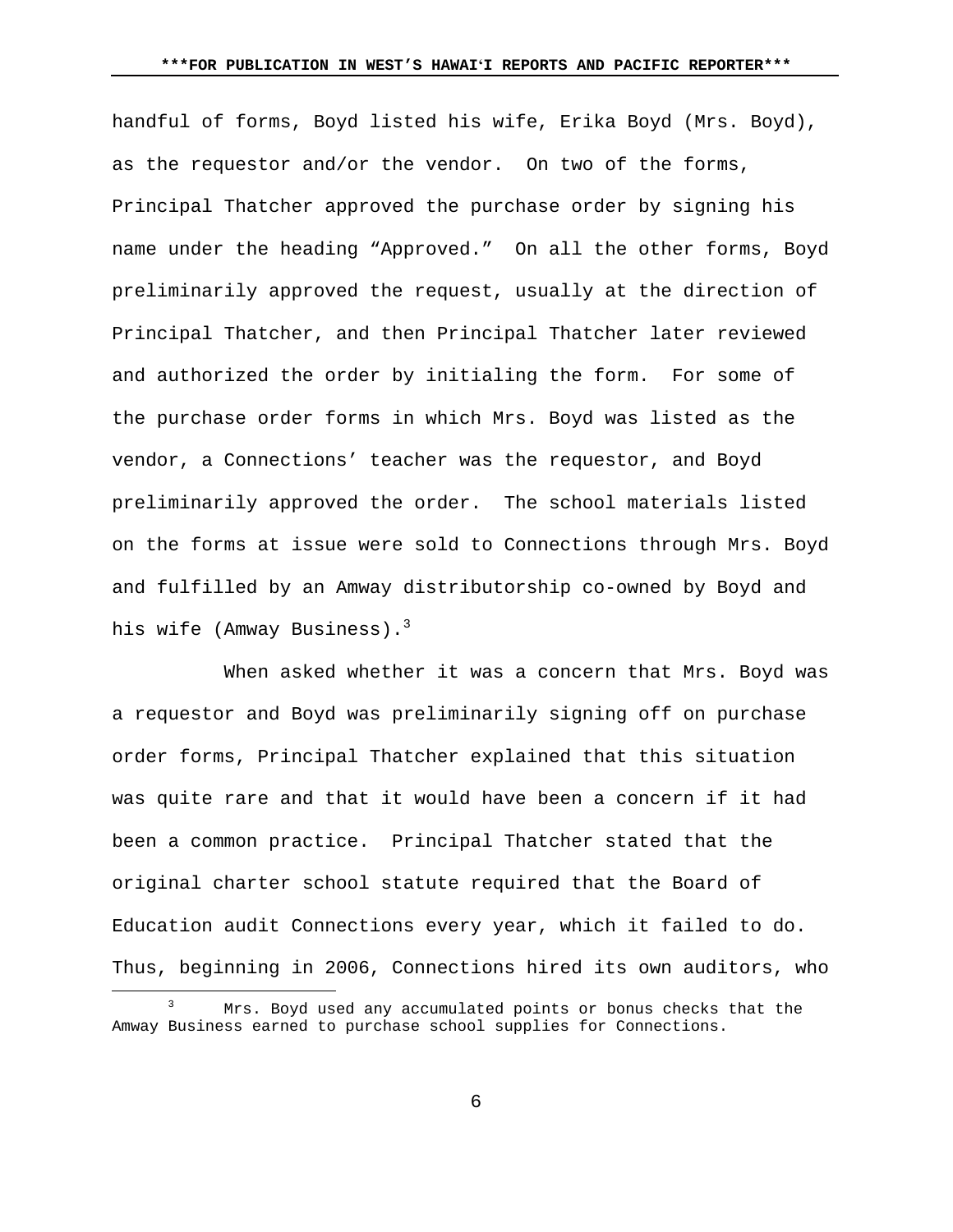conducted audits and made recommendations to refine the school's checks-and-balances procedures, including the school's purchase order procedures.

 Principal Thatcher explained that he sought to instill in Connections' employees that the school needed to get everything at the lowest cost possible. He related that Boyd did a lot of research on the availability of items and vendors and stated that Boyd was very diligent about following the practice of purchasing necessary items at the lowest price possible. Boyd in large part secured his position as Administrative Assistant at Connections because he always followed Principal Thatcher's directions and methods. Principal Thatcher insisted that he could have approved the purchases of the school materials from other vendors, rather than from Mrs. Boyd, and that it was his prerogative to make that decision if the prices had been cheaper.

 In 2007, before the start of the school semester, Connections learned of a sudden price increase for its high school lunch services, and it had approximately three weeks to enter into a temporary replacement food services contract. Connections sought vendors, but Principal Thatcher explained that it was difficult to find affordable vendors on short notice. Consequently, Connections contracted with Boyd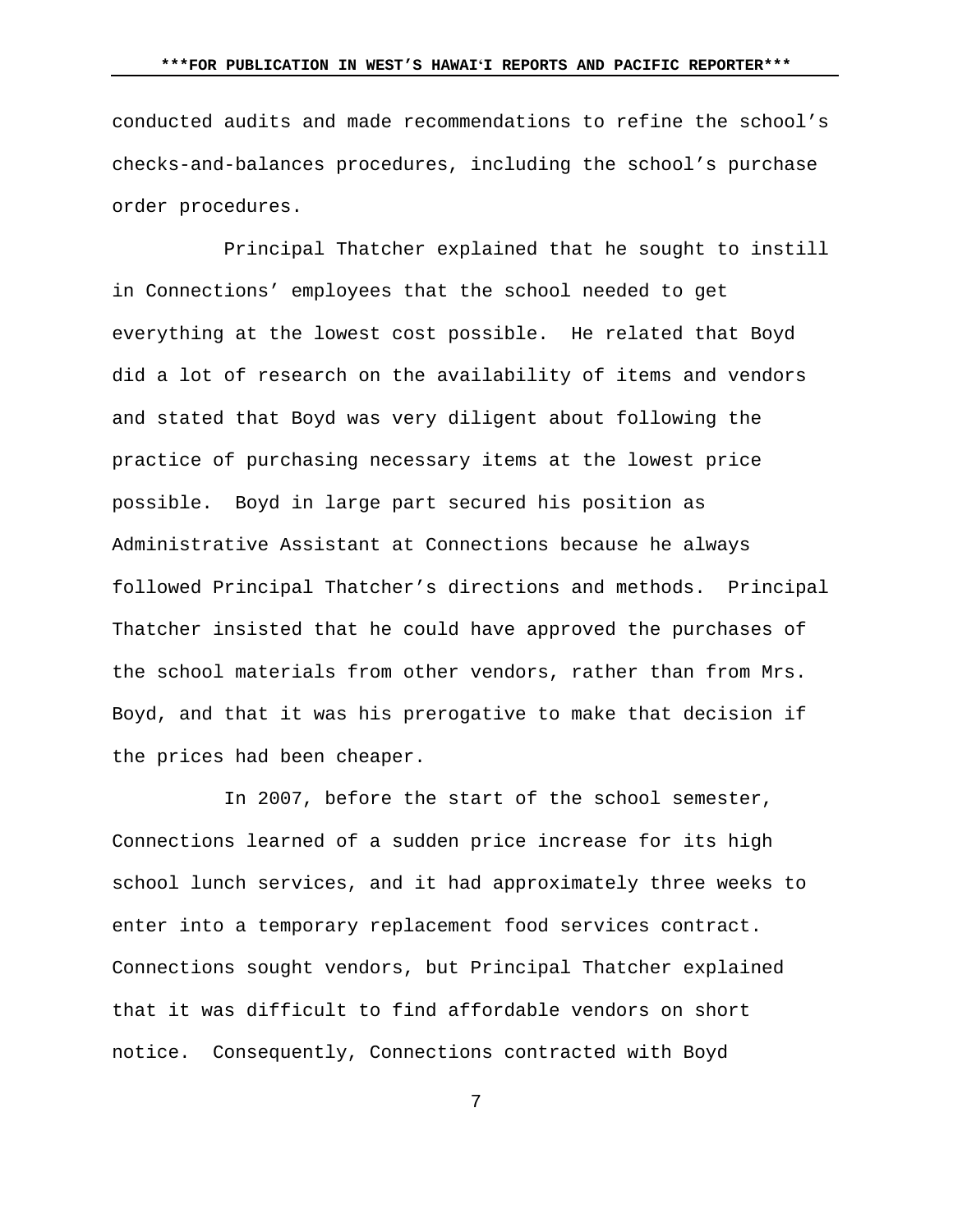Enterprises, a sole proprietorship co-owned by Boyd and his wife, to provide school lunches as Mrs. Boyd had the only competing bid with the Department of Education that would save Connections money.<sup>4</sup>

 As part of the procedure for obtaining payment for the school lunches, Boyd Enterprises was required to submit a duly signed and certified Food Service Certificate, or invoice, reflecting the number of school lunches provided and the total amount owed. Principal Thatcher approved payment for the Food Service Certificates, and in his absence, Kelley would do so. Boyd apparently did not have authority to approve the Food Service Certificates and did not participate in the approval procedures as a school official.

 From January 25, 2007 to June 21, 2007, Boyd, as the Food Services Manager for Boyd Enterprises, submitted eleven Food Service Certificates to Connections and certified that the number of school lunches stated on the certificates represented the actual number of lunches provided. Kelley signed all the Food Service Certificates, and Principal Thatcher approved each of the payments to Boyd Enterprises. Principal Thatcher indicated that, at the time Connections had contracted with Mrs.

 <sup>4</sup> <sup>4</sup> The high school lunches provided by Boyd Enterprises were sold for \$3.00 each.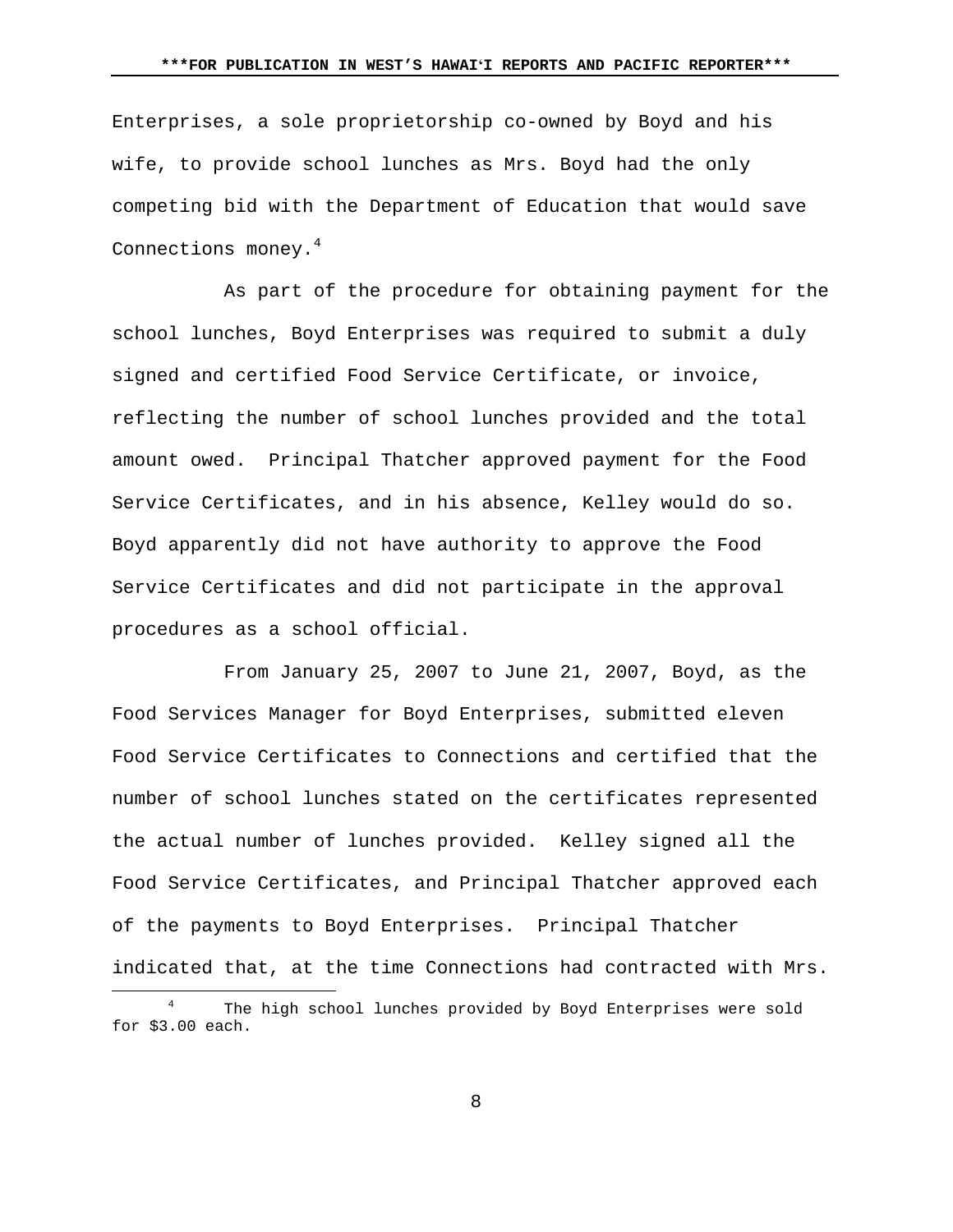Boyd, it was not a concern that Connections was paying Boyd Enterprises in which Boyd was the Food Services Manager. He explained that "we did not see it as a problem" but, after a year or so, in 2008, the hired "auditors advised [Connections] that it would be better if [Boyd] was not involved with the food service program at all, and [Connections] followed the advice of the auditors."

#### **B. Commission Proceedings**

 On October 20, 2010, the Commission formally issued a charge against Boyd based on twenty-six counts of violating HRS § 84-14(a) and (d) (1993), involving the purchase of school supplies and lunch services that had occurred approximately three years earlier. Boyd filed an answer to the Commission's charge and requested a formal, contested, open hearing. Nearly seventeen months later, on April 18, 2012, the Commission issued its further statement of alleged violation that charged Boyd with nine counts of violating HRS  $\S$  84-14(a), $^5$  for requesting and approving the purchase of school materials from Amway Business,

 $\frac{1}{5}$  HRS § 84-14(a) provides, in relevant part, "No employee shall take any official action directly affecting: (1) A business or other undertaking in which the employee has a substantial financial interest; or (2) A private undertaking in which the employee is engaged as legal counselor, advisor, consultant, representative, or other agency capacity."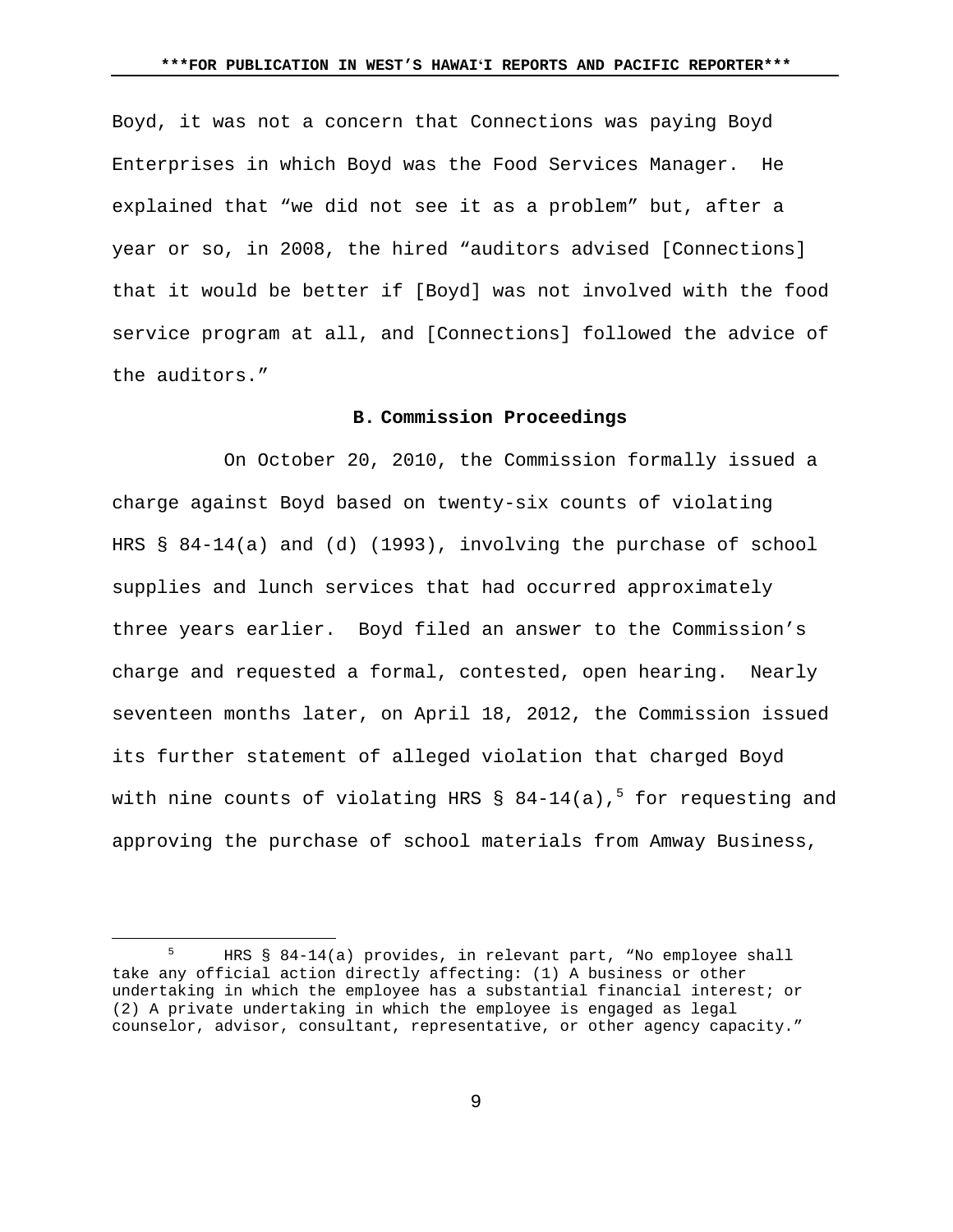and eleven counts of violating HRS §  $84-14$ (d), $^{6}$  for assisting Boyd Enterprises in transactions to provide lunches to Connections.

 Boyd filed an answer to the charge and further statement of alleged violation. He also filed a motion to dismiss based on the Commission's lack of jurisdiction, maintaining that he was not an employee of the State subject to the code of ethics contained in HRS Chapter  $84.^7$  Boyd additionally contended that he was exempt from Chapter 84 because the legislature intended that local school boards develop and adopt their own ethics code. Boyd argued that he was accountable for his actions to Connections' Local School

HRS § 84-14(d).

7 Attached to Boyd's motion to dismiss were the following documents in which Connections was identified as Boyd's employer: (1) U.S. Department of Justice Immigration and Naturalization Service Employment Eligibility Verification Form; (2) Internal Revenue Service Form W-4 (Employee's Withholding Allowance Certificate); and (3) State of Hawaiʻi Tax Form HW-4 (Employee's Withholding Allowance and Status Certificate).

 $\frac{1}{6}$  $6$  HRS § 84-14(d) states in pertinent part:

No legislator or employee shall assist any person or business or act in a representative capacity for a fee or other compensation to secure passage of a bill or to obtain a contract, claim, or other transaction or proposal in which the legislator or employee has participated or will participate as a legislator or employee, nor shall the legislator or employee assist any person or business or act in a representative capacity for a fee or other compensation on such bill, contract, claim, or other transaction or proposal before the legislature or agency of which the legislator or employee is an employee or legislator.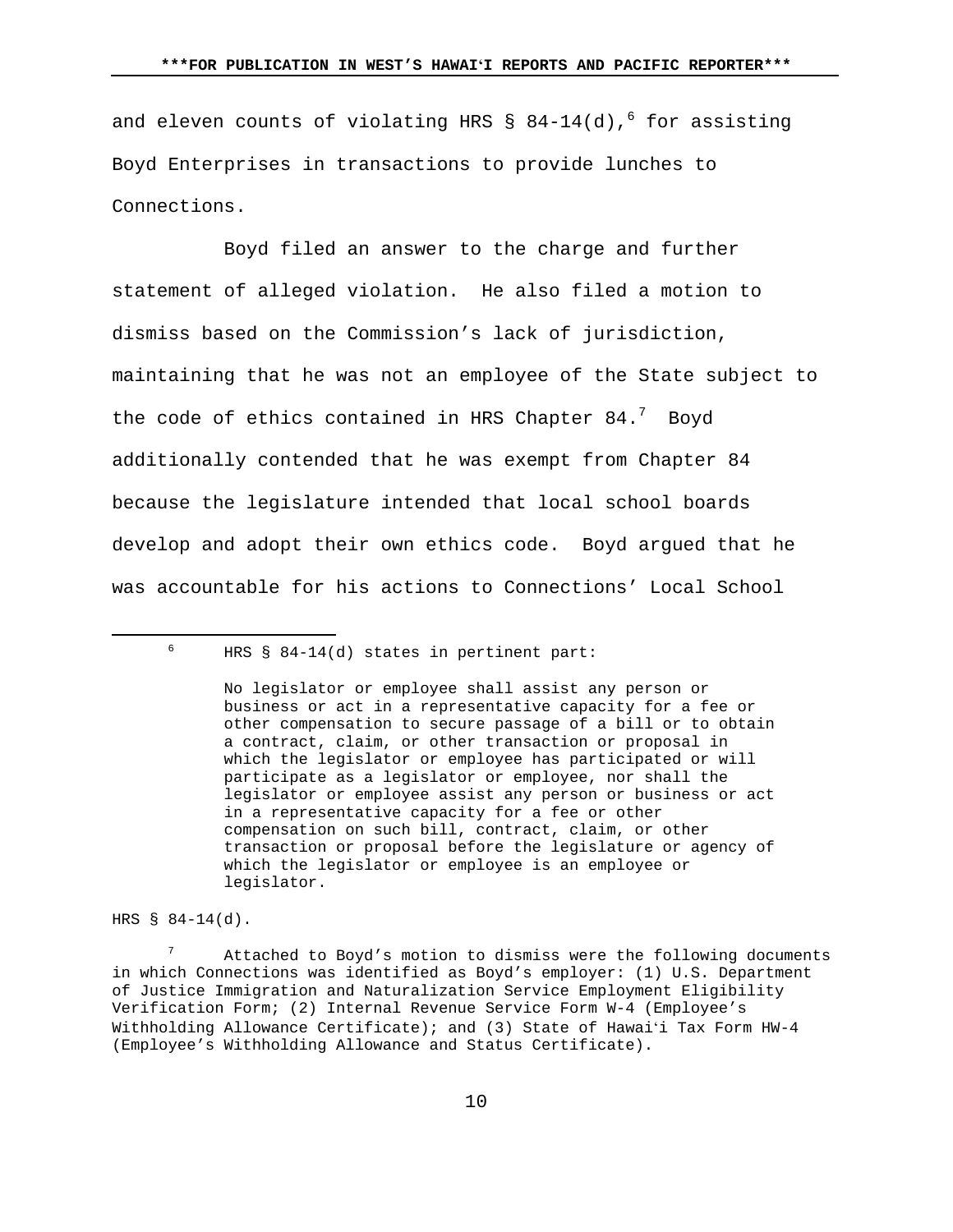Board, an autonomous entity under Chapter 302B, and not to the Commission under Chapter 84.

 Principal Thatcher submitted a signed, sworn declaration to the Commission, which quoted the portion of Connections' Detailed Implementation Plan that stated as follows:

> The employment, appointment, promotion, transfer, demotion, discharge, and job descriptions of all officers and employees of or under the jurisdiction of the New Century Charter School shall be determined by the New Century Charter School and applicable personnel laws and collective bargaining agreements.

Except as previously stated, the Board of Education or the Superintendent of Education shall not have the power to supervise or control the New Century Charter School in the exercise of its functions, duties and powers.

This portion of the Detailed Implementation Plan described the powers, duties, and responsibilities of Connections and its Local School Board. Additionally, the Detailed Implementation Plan indicated that the Director of Operations of the Local School Board had direct authority over operations and business services, fiscal management and personnel services, and purchasing and audit services. The Commission in response to the motion to dismiss filed a motion for determination that Boyd was subject to the Commission's jurisdiction. The Commission deferred its decision as to whether Boyd was subject to its jurisdiction until the date of the contested case hearing.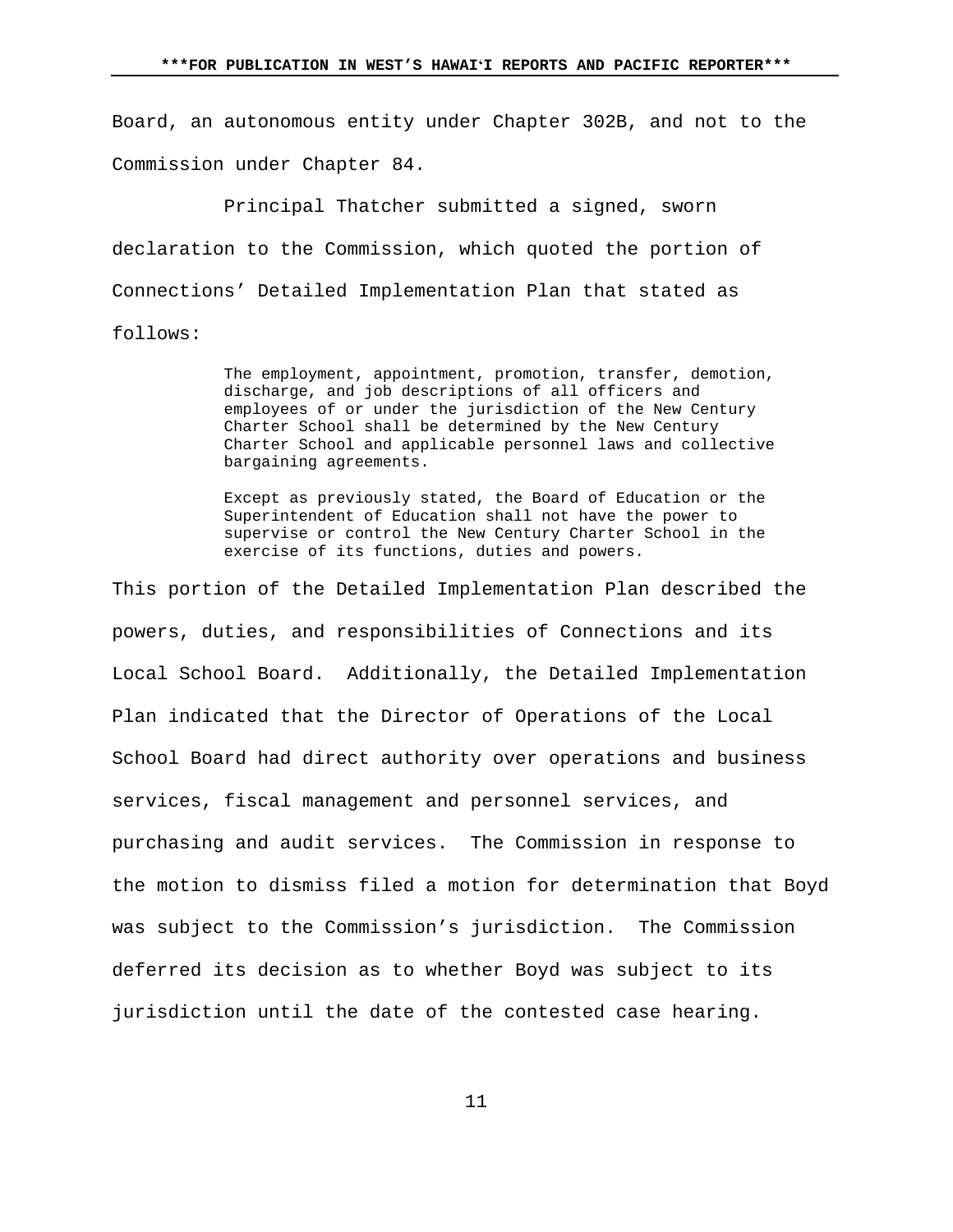At the beginning of the contested case hearing, the Commission granted the motion for determination and denied Boyd's motion to dismiss due to lack of jurisdiction, orally ruling that Boyd was an employee of the State subject to the code of ethics contained in Chapter 84 and to the Commission's jurisdiction. During the hearing, in addition to the circumstances recounted above, Boyd testified that he did not receive any notification, training, or written information from the Commission that the code of ethics applied to him. Boyd also stated that he had done everything within his power to save Connections money. No evidence was presented that Amway Business or Boyd Enterprises overcharged Connections or that the school materials and lunches supplied to Connections were not provided at the best available price.

 Following the hearing, the Commission rendered factual findings, which included the following: (1) Connections was a public charter school created pursuant to statute; (2) Connections utilized a purchasing procedure that incorporated the use of a purchase order form it had developed; (3) as part of the purchasing procedure, several administrators were required to review the request, and Principal Thatcher retained final approval authority; and (4) Boyd, an Administrative Assistant at Connections, initially approved several purchase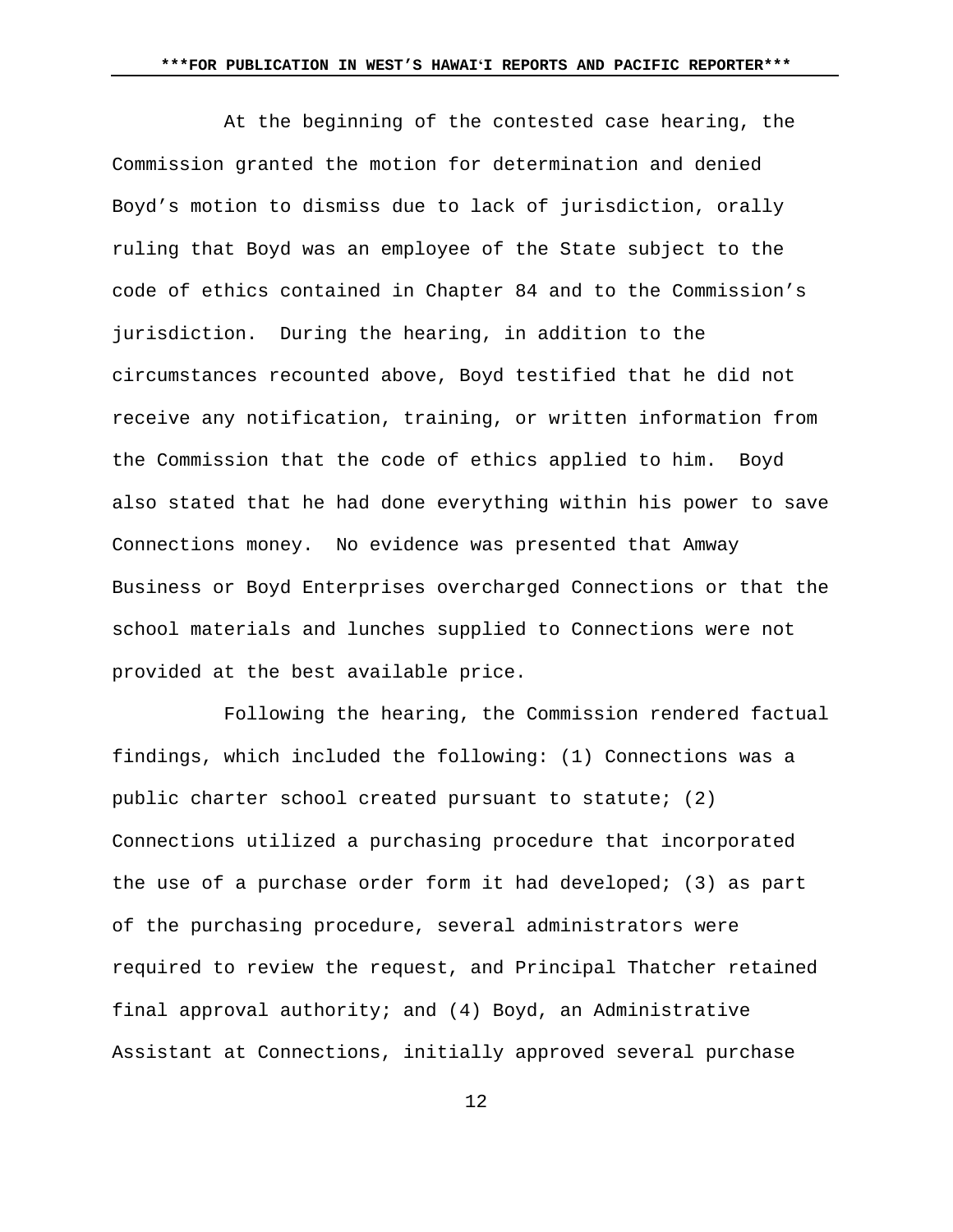orders, which were subject to final approval by Principal Thatcher. The Commission also found that Principal Thatcher and Kelley had the sole authority to approve payments for the Food Service Certificates, which reflected the number of school lunches provided, and that Principal Thatcher approved payments to Boyd Enterprises for all the Food Service Certificates submitted.

 The Commission determined that the code of ethics applied to all State employees, except judges and justices, $^8$  and that Connections was a State agency as defined in HRS § 84-3 (1993).<sup>9</sup> The Commission thus concluded that, as an employee of Connections, a State agency, Boyd was an "employee" as defined in HRS § 84-3 and was therefore subject to the provisions set

## $\frac{1}{8}$ HRS § 84-2 provides

HRS § 84-2 (1993).

9 HRS § 84-3 defines "State agency" as including "the State, the legislature and its committees, all executive departments, boards, commissions, committees, bureaus, offices, the University of Hawaiʻi, and all independent commissions and other establishments of the state government but excluding the courts."

This chapter shall apply to every nominated, appointed, or elected officer, employee, and candidate to elected office of the State and for election to the constitutional convention, but excluding justices and judges; provided that in the case of elected delegates and employees of the constitutional convention, this chapter shall apply only to the enforcement and administration of the code of ethics adopted by the constitutional convention.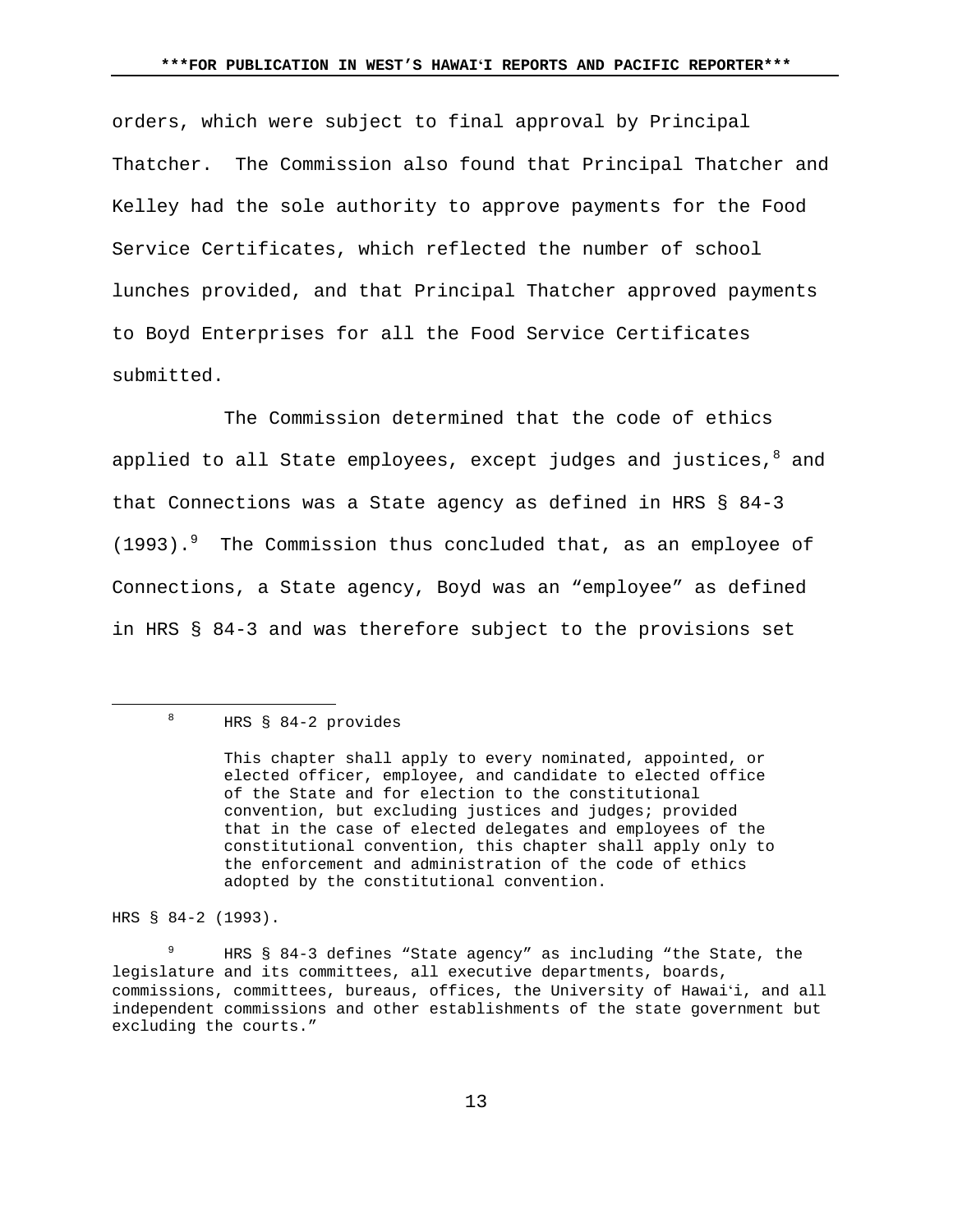forth in Chapter  $84.10$  Consequently, in its February 8, 2013 "Findings of Fact, Conclusions of Law, and Decision and Order" (Decision and Order), the Commission concluded that Boyd had committed nine violations of HRS § 84-14(a) (Counts 1-9) and eleven violations of HRS § 84-14(d) (Counts 10-20). The Commission imposed an administrative fine of \$500 for each violation, the maximum amount for each violation, totaling a fine of \$10,000.

#### **C. Appellate Proceedings**

 Boyd appealed the Commission's Decision and Order to the circuit court,<sup>11</sup> contending, inter alia, that the Commission lacked statutory jurisdiction over him because he was not a State employee bound by the code of ethics in HRS Chapter 84 and because the Local School Board was exempt from Chapter 84. Boyd further maintained that the legislature intended that local school boards develop, adopt, and enforce a separate ethics code from Chapter 84, and therefore Boyd was accountable to Connections' Local School Board, not the Commission. Boyd

11 The Honorable Greg K. Nakamura presided.

 <sup>10</sup> HRS § 84-3 defines "employee" as "any nominated, appointed, or elected officer or employee of the State, including members of boards, commissions, and committees, and employees under contract to the State or of the constitutional convention, but excluding legislators, delegates to the constitutional convention, justices and judges."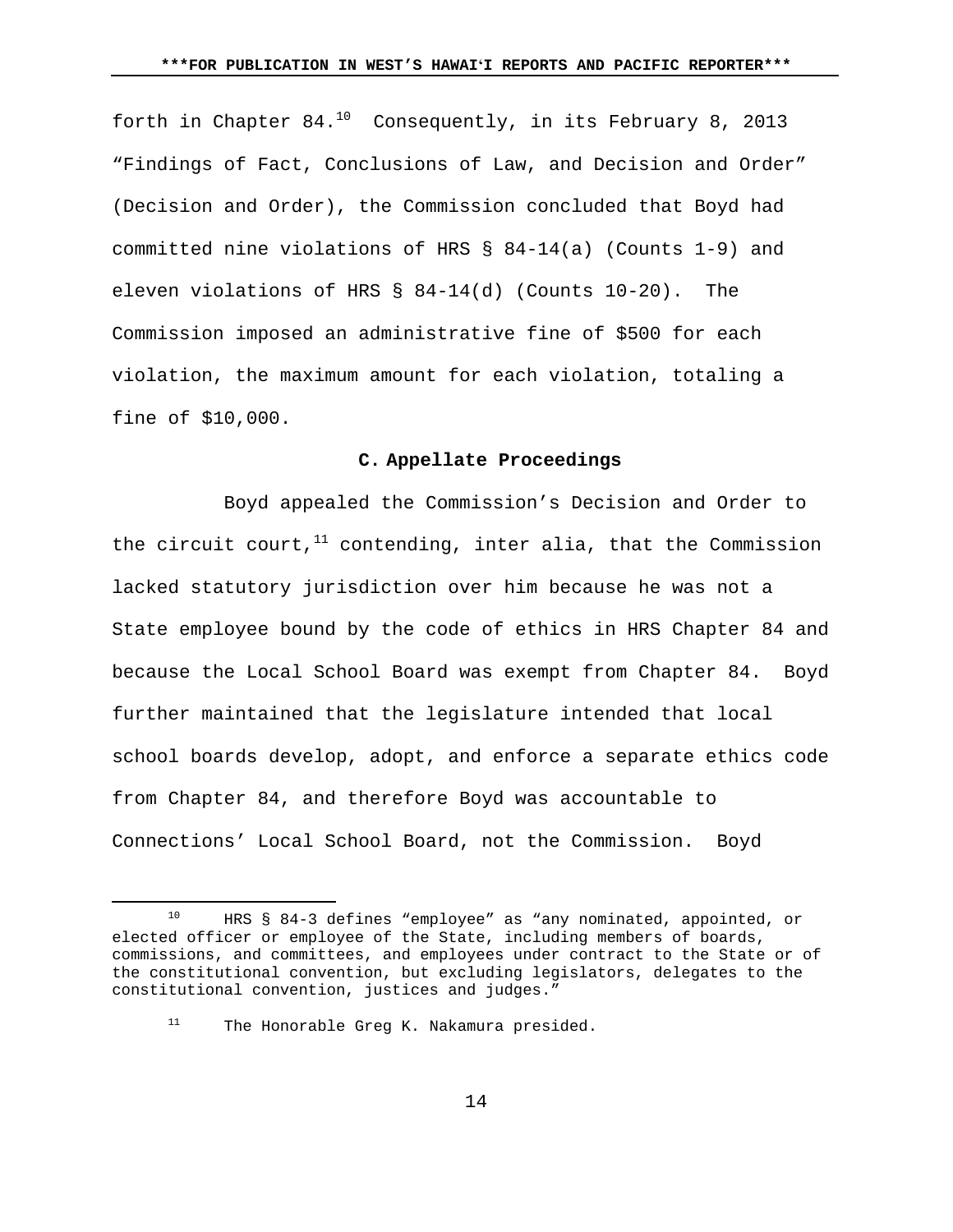argued that it would be absurd if Connections' employees were subject to two separate standards of ethical conduct.

 In its "Decision and Order Affirming in Part and Reversing in Part Hawaiʻi State Ethics Commission's Findings of Fact, Conclusions of Law, and Decision and Order" (circuit court Order), the circuit court found that Boyd was a member of a collective bargaining unit, as defined under HRS Chapter 89, such that his employer was the State. Consequently, the circuit court concluded that Boyd was an "employee" under HRS § 84-3 and thus was subject to the code of ethics in Chapter 84. The circuit court affirmed the Commission's determination that Boyd had violated HRS § 84-14(a) (Counts 1-9) but reversed the ruling that Boyd had violated HRS § 84-14(d) (Counts 10-20) as the Commission had failed to make a finding that Boyd received money specifically in exchange for the act of signing the Food Service Certificates on behalf of Boyd Enterprises. Accordingly, the circuit court reduced the administrative fines to \$4,500 and entered Final Judgment.

 The Commission appealed the circuit court Order and Final Judgment, maintaining that the court erred in reversing its ruling that Boyd had violated HRS § 84-14(d) because the Commission had concluded that Boyd received compensation for signing the Food Service Certificates. Boyd cross-appealed,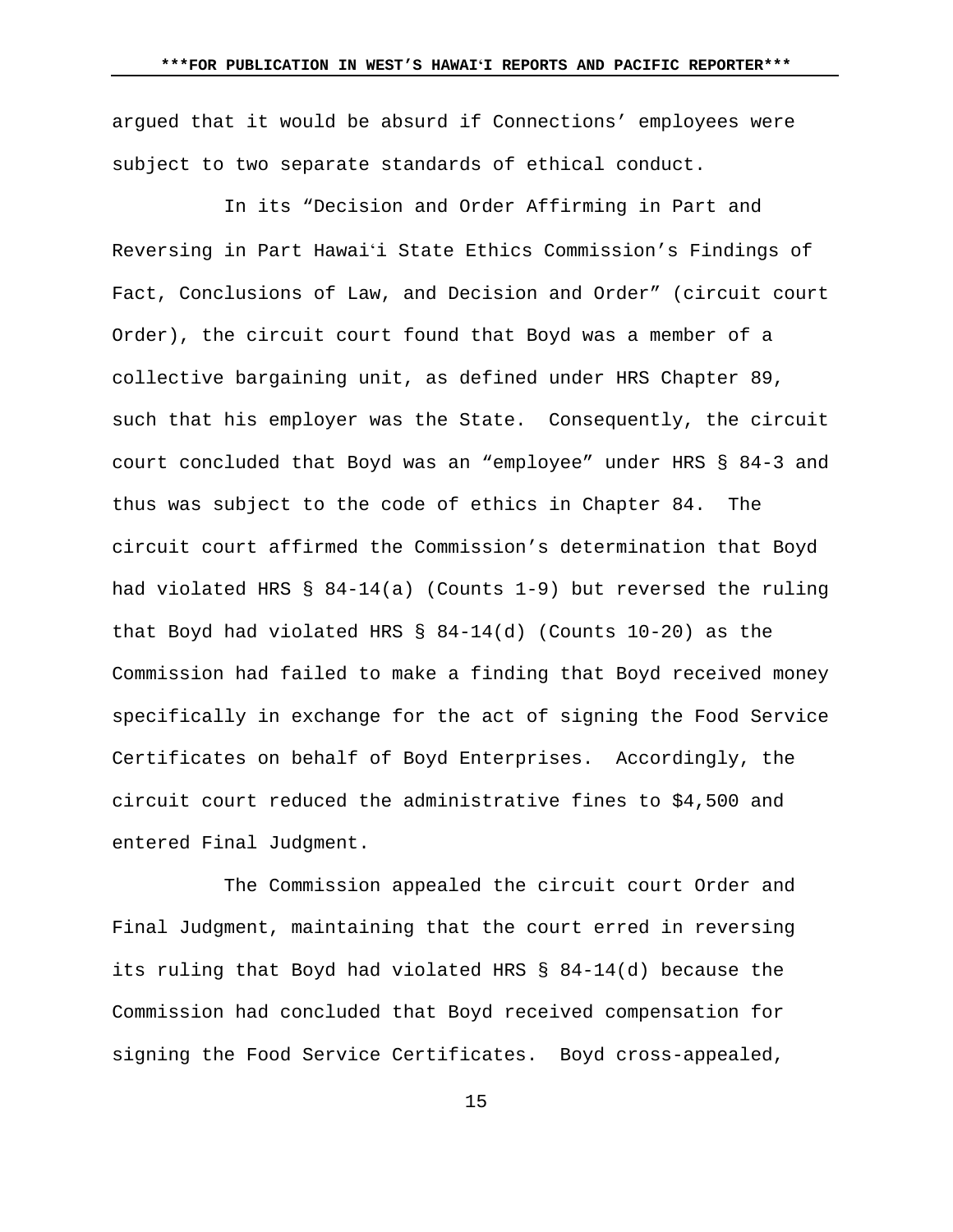contending, inter alia, that the Commission lacked statutory jurisdiction over him because he was not a State employee but rather was an employee of Connections' Local School Board. Boyd also argued that the Commission lacked authority over him because during the time of the alleged offenses, charter school employees were governed by HRS Chapter 302B. Boyd further observed that, pursuant to HRS § 302B-7(d)<sup>12</sup> and (e)<sup>13</sup> (Supp. 2006 & 2007) (repealed 2012), Local School Boards were exempt from HRS Chapter 103D (Procurement Code), Chapter 91 (Administrative Procedures Act), and Chapter 92 (Public Meeting Law). Additionally, Boyd suggested that a subsequent amendment to HRS § 302B-7(f) indicated that Connections' Local School Board was exempt from HRS Chapter 84 and that the legislature intended

HRS § 302B-7(d).

13 HRS § 302B-7(e) stated in relevant part that "[c]harter schools and their local school boards shall be exempt from the requirements of chapters 91 and 92."

 <sup>12</sup> HRS § 302B-7(d) provided

Local school boards shall be exempt from chapter 103D, but shall develop internal policies and procedures for the procurement of goods, services, and construction, consistent with the goals of public accountability and public procurement practices. Charter schools are encouraged to use the provisions of chapter 103D wherever possible; provided that the use of one or more provisions of chapter 103D shall not constitute a waiver of the exemption from chapter 103D and shall not subject the charter school to any other provision of chapter 103D.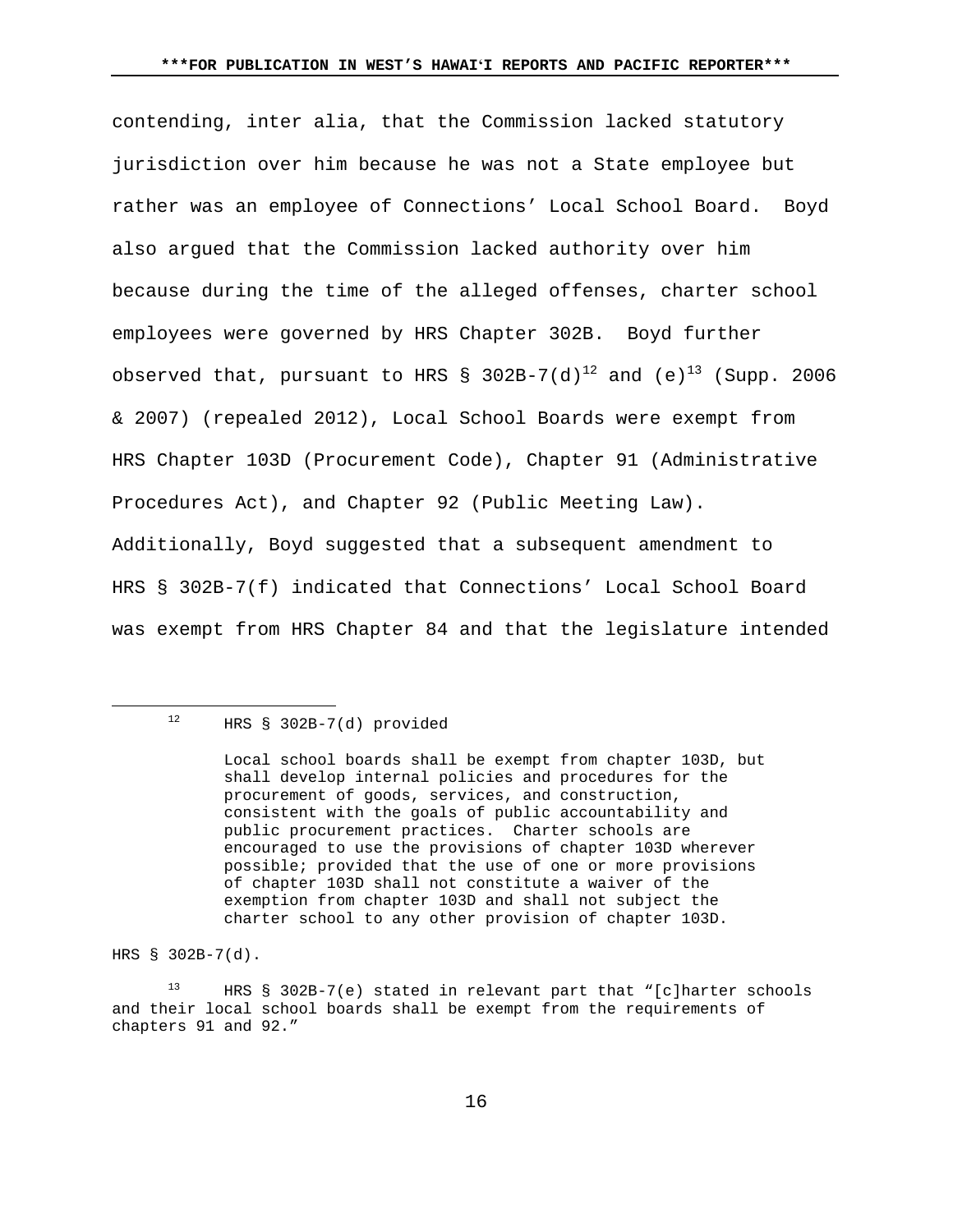that local school boards develop, adopt, and enforce a separate ethics code.

 The ICA, in a published opinion, ruled that the Commission had jurisdiction to bring charges against Boyd because he was a State employee and was not exempt from the code of ethics by HRS Chapter 302B. The ICA concluded that Boyd was an employee of the State required to adhere to the code of ethics because (1) he admitted that he was an employee of the Local School Board, which was an "arm of the State," (2) he participated in many of the available benefits of being a State employee, and (3) he self-identified as a State employee on several benefit enrollment forms. The ICA further ruled that Boyd's exemption argument was not supported by canons of statutory construction, and thus was without merit, because the "contrast between the procedural statutes and the Code of Ethics leads to an inference that the latter was not intended to be included within the list of exempted statutes." Additionally, the ICA concluded that the circuit court erred in reversing in part the Commission's Decision and Order as it pertained to Boyd's HRS § 84-14(d) violations because the record adequately supported that Connections' payments to Mrs. Boyd for the lunch services constituted compensation to Boyd, for which Boyd was culpable. Accordingly, the ICA affirmed in part and reversed in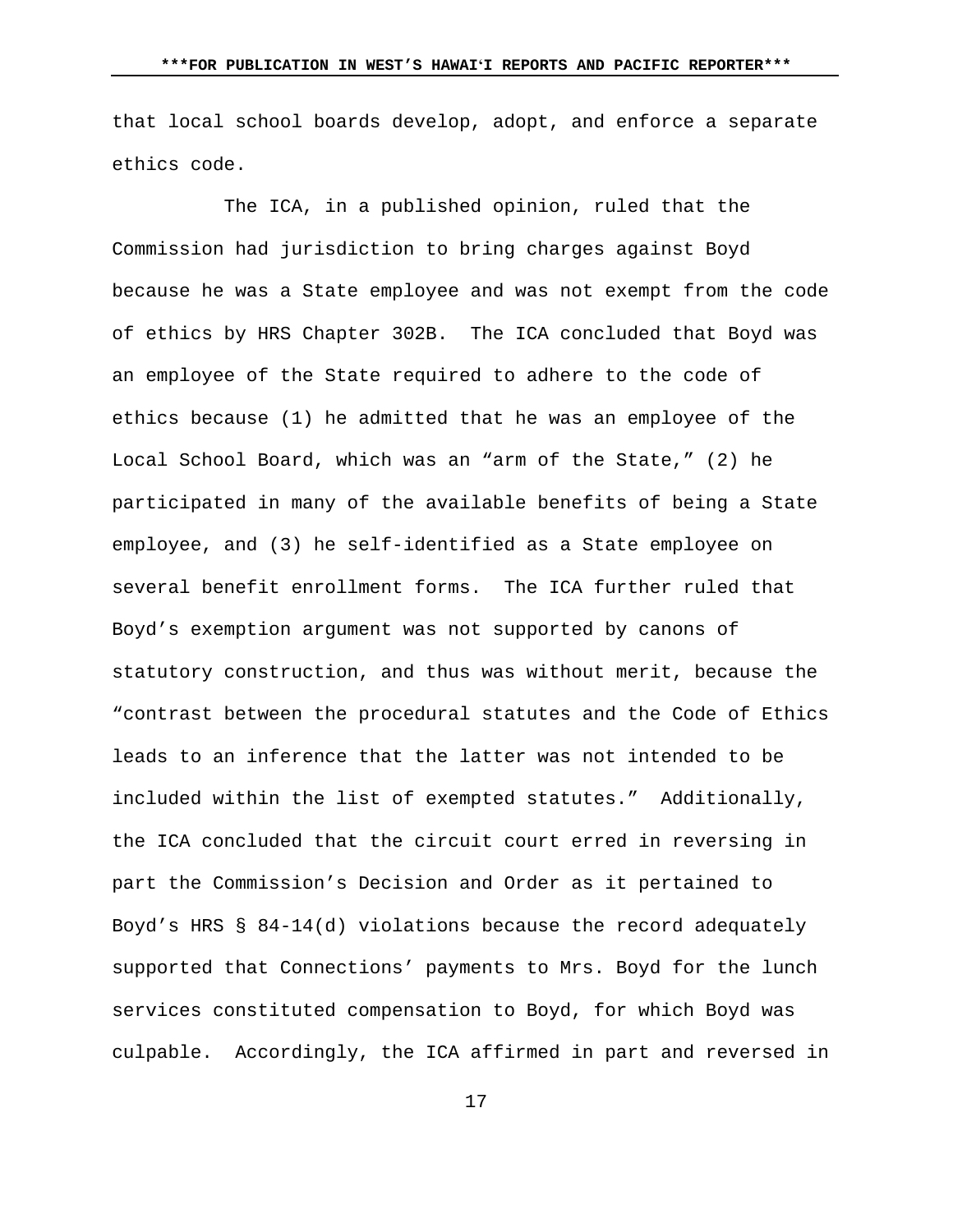part the circuit court's Order and remanded the case to the circuit court to enter final judgment affirming the Commission's Decision and Order.

## **II. STANDARD OF REVIEW**

 Statutory interpretation is a question of law reviewable de novo. Estate of Roxas v. Marcos, 121 Hawaiʻi 59, 66, 214 P.3d 598, 605 (2009) (quoting Capua v. Weyerhaeuser Co., 117 Hawaiʻi 439, 443, 184 P.3d 191, 196 (2008)). Statutory construction is guided by the following rules:

> First, the fundamental starting point for statutory interpretation is the language of the statute itself. Second, where the statutory language is plain and unambiguous, our sole duty is to give effect to its plain and obvious meaning. Third, implicit in the task of statutory construction is our foremost obligation to ascertain and give effect to the intention of the legislature, which is to be obtained primarily from the language contained in the statute itself. Fourth, when there is doubt, doubleness of meaning, or indistinctiveness or uncertainty of an expression used in a statute, an ambiguity exists. And fifth, in construing an ambiguous statute, the meaning of the ambiguous words may be sought by examining the context, with which the ambiguous words, phrases, and sentences may be compared, in order to ascertain their true meaning.

Id. (quoting Carlisle v. One (1) Boat, 119 Hawaiʻi 245, 256, 195 P.3d 1177, 1188 (2008)).

#### **III. DISCUSSION**

 Boyd contends that, based on HRS § 302B-9 (Supp. 2006 & 2007) (repealed 2012),<sup>14</sup> he was exempt from the code of ethics

14 HRS § 302B-9(a) provided in relevant part,

(continued. . .)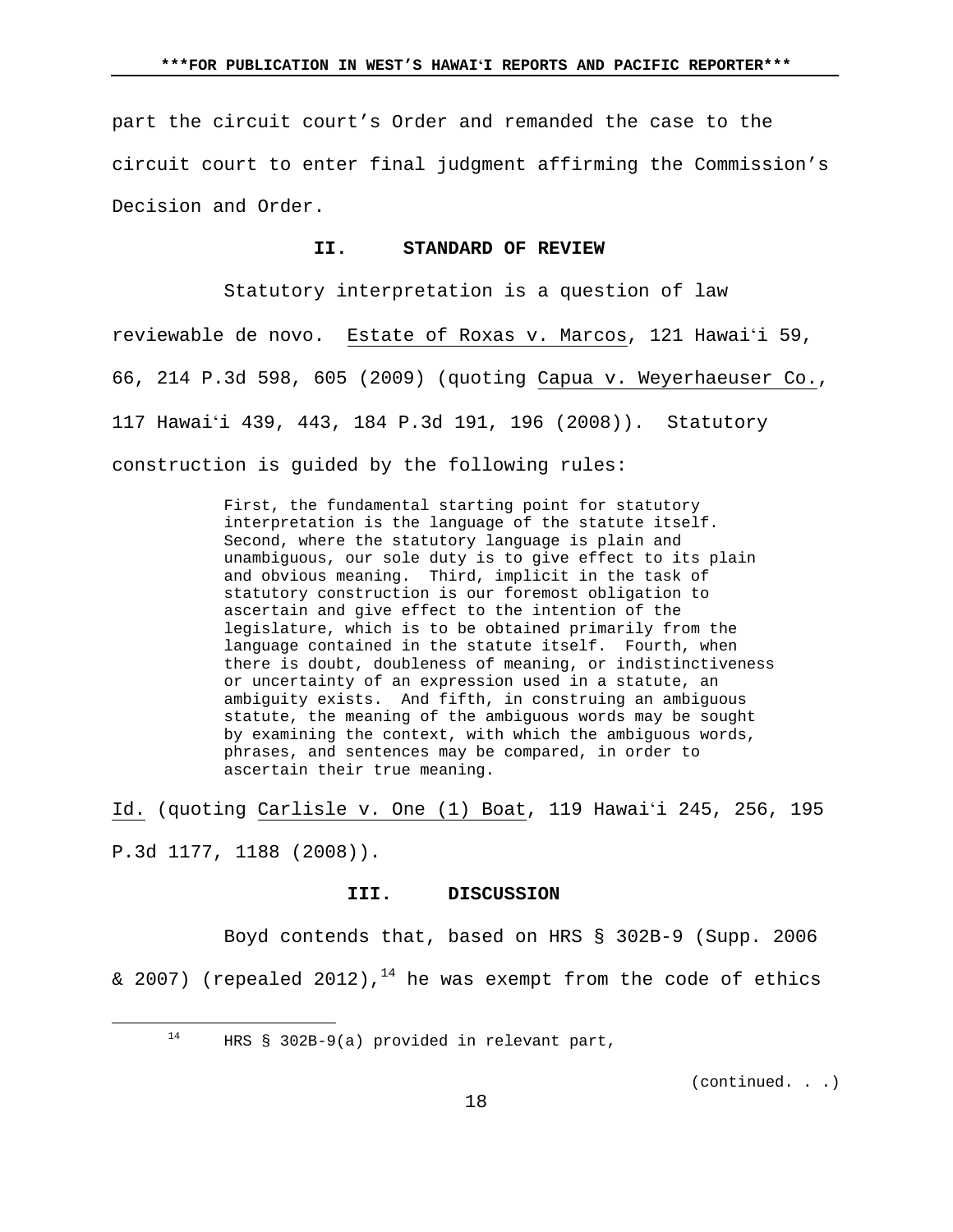in HRS Chapter 84. Boyd argues that because charter schools and their local school boards had autonomy and responsibility over the internal policies and procedures relating to personnel management and use of public funds, it would have been inconsistent and duplicative to have subjected charter schools and their employees to Chapter 84. In essence, Boyd asserts that because Chapter 84 was in conflict with HRS Chapter 302B, Chapter 302B superseded Chapter 84, rendering Boyd exempt from the code of ethics within that Chapter. Boyd also argues that the subsequent 2011 amendment to HRS § 302B-7(f) reflects that the legislature recognized an actual conflict between Chapter 84 and Chapter 302B and amended Chapter 302B in an attempt to remove the conflict, which was consistent with the legislature's

(. . .continued)

i<br>Li

Charter schools shall be exempt from chapters 91 and 92 and all other state laws in conflict with this chapter, except those regarding:

- (1) Collective bargaining under chapter 89 . . .
- (2) Discriminatory practices under section 378-2; and
	- (3) Health and safety requirements.

HRS § 302B-9(a).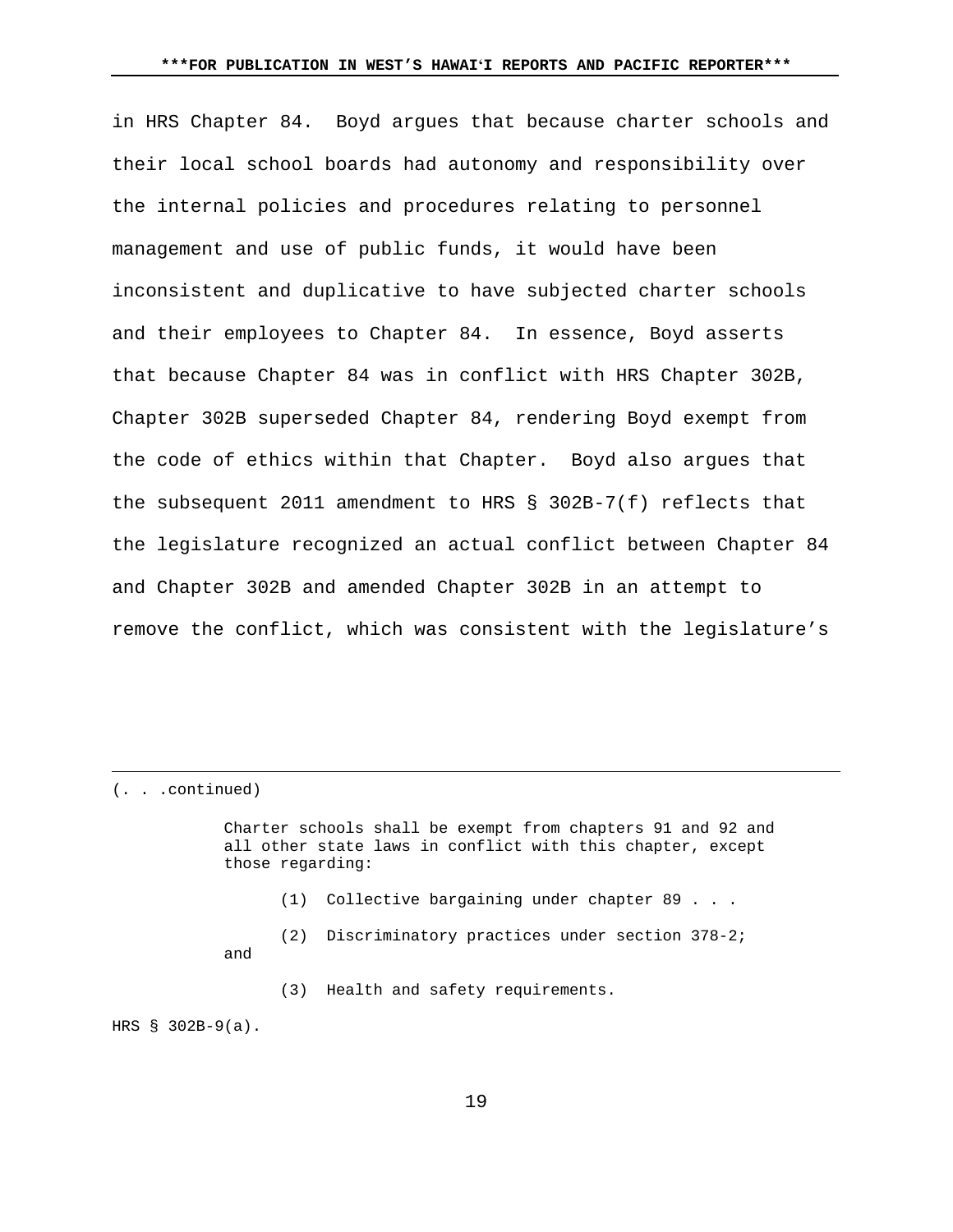actions regarding other State laws conflicting with Chapter 302B.<sup>15</sup>

 The Commission responds that because Boyd had a State constitutional mandate to adhere to the code of ethics pursuant to Article XIV of the Hawai'i Constitution,  $16$  Boyd could not have opted out of the code of ethics, and Connections' Local School Board could not have exempted him from his constitutionally mandated ethical obligations. $17$  Additionally, the Commission contends that Boyd was not statutorily exempt from the code of ethics.<sup>18</sup>

16 Article XIV of the Hawaiʻi Constitution provides that "the legislature . . . shall adopt a code of ethics which shall apply to appointed and elected officers and employees of the State or the political subdivision, respectively, including members of the boards, commissions and other bodies." Haw. Const. art. XIV.

 $17$  The Commission's contention that Boyd could not have "opted out" of compliance with the code of ethics because of Article XIV of the Hawaiʻi Constitution is inapt. Boyd's charges were based upon a purported violation of the code of ethics from which Boyd contends that he had been statutorily exempted.

 $18$  The Commission further maintains that Boyd waived his argument that he was exempt from Chapter 84 because he did not initially raise this issue in his application for writ of certiorari. As stated, Boyd contended both to the circuit court and the ICA that, as a charter school employee, he was statutorily exempt from the code of ethics in Chapter 84. Additionally, both parties addressed this issue in their supplemental briefs to this court, and therefore the issue was adequately raised by Boyd to this court.

<sup>&</sup>lt;sup>15</sup> In his application for writ of certiorari, Boyd also presents the following questions: (1) whether ethics code violations require proof of intent; (2) whether the ICA "overturned" Tangen v. State Ethics Commission, 57 Hawaiʻi 87, 550 P.2d 1275 (1976) without basis; and (3) whether the Commission violated Boyd's due process right to a timely hearing.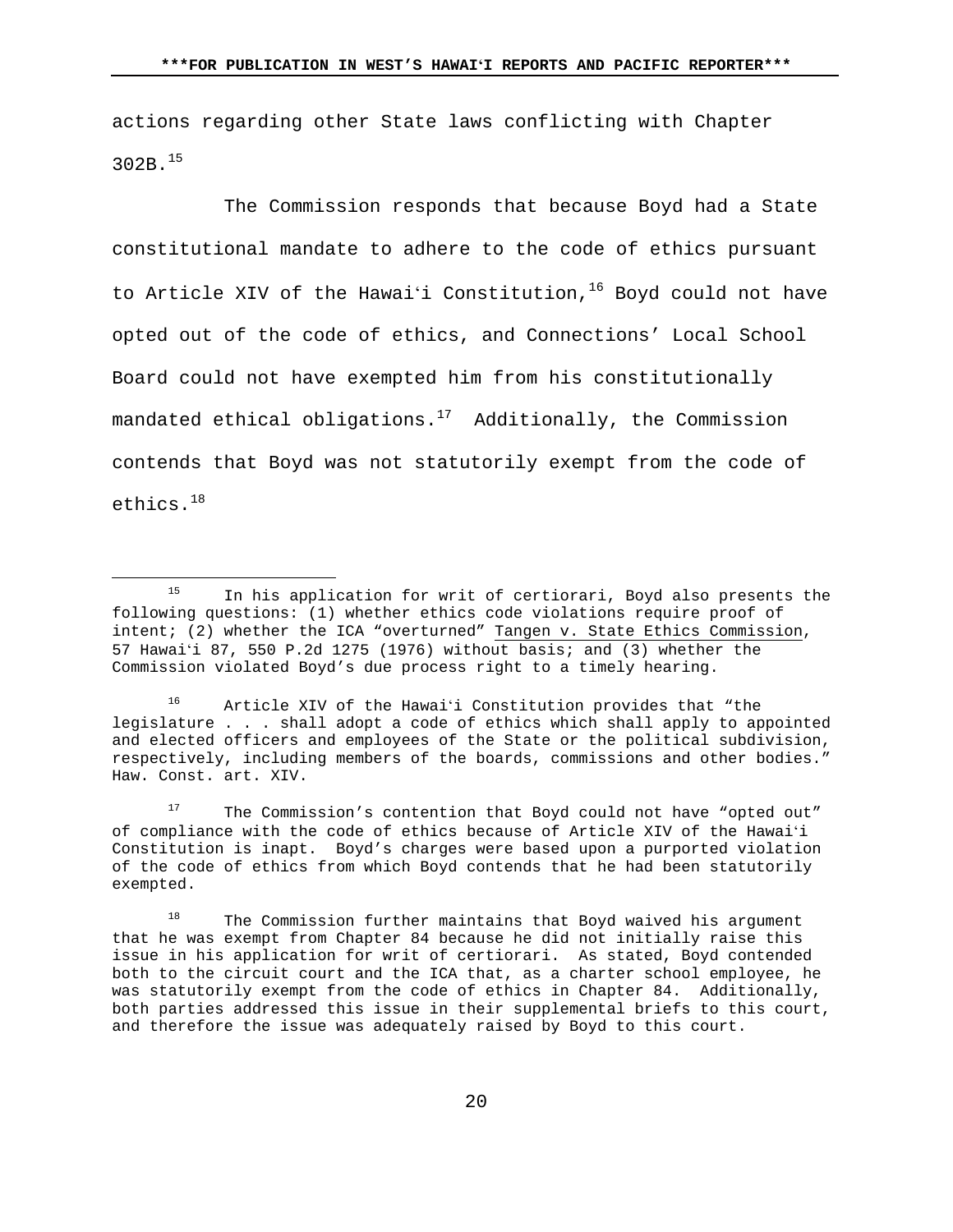We turn first to the code of ethics, adopted by the legislature and codified in HRS Chapter 84. The Chapter sets forth specific standards of conduct as to gifts, reporting of gifts, confidential information, fair treatment, conflicts of interests, contracts, requirements of disclosure, and postemployment restrictions. See HRS §§ 84-11 to -18 (1993). An ethics commission, established by Chapter 84, administers the code of ethics and enforces the provisions prescribed in the Chapter so as to promote public confidence in public servants. See HRS Chapter 84, Preamble (1993). The conflict of interest provision at issue in this case, prescribed in HRS § 84-14, restricts a State employee from taking any official action affecting a business in which the employee has a substantial financial interest or is engaged in an official capacity. HRS § 84-14(a) (1993).<sup>19</sup> It also prohibits an employee from representing or assisting a business for compensation on a contract or transaction before the agency where the employee works. See HRS § 84-14(d) (1993).<sup>20</sup>

 The legislature enacted HRS Chapter 302B in 2006, which governed the establishment and administration of charter

 <sup>19</sup> See supra note 5.

<sup>20</sup> See supra note 6.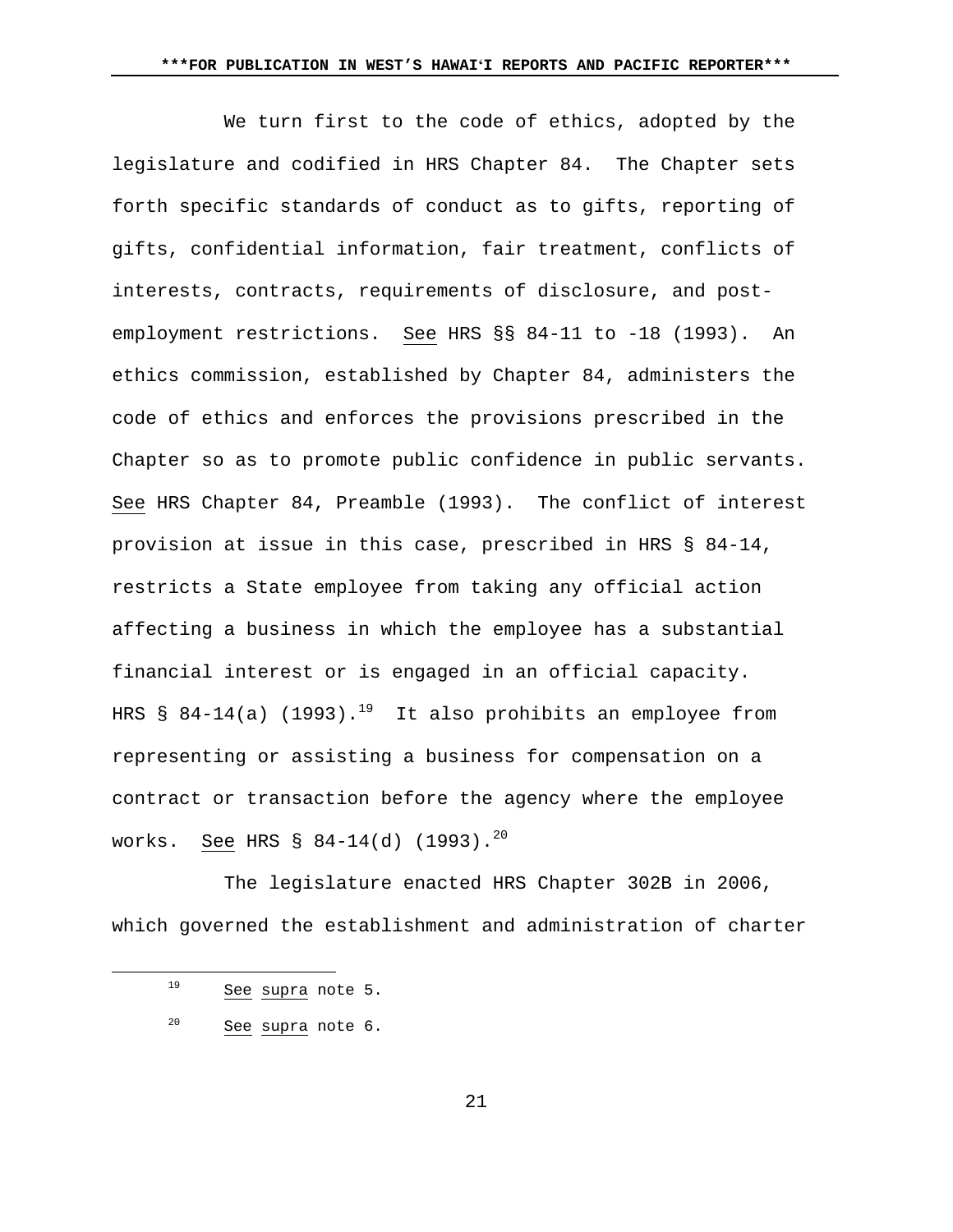schools, the powers and duties of local school boards, charter schools' exemptions from State laws, and certain charter school employees' rights and benefits. Under this comprehensive legislation, which was later repealed in 2012 and replaced with HRS Chapter 302D, charter schools were empowered with "the flexibility and independent authority to implement alternative frameworks with regard to . . . personnel management." HRS § 302B-1 (Supp. 2006 & 2007) (repealed 2012). A local school board served as the autonomous, governing entity of the charter school with "the independent authority to determine the organization and management of the school . . . and compliance with applicable federal and state laws." Id.

 The State legislature's adoption of this comprehensive legislation relating to the governance of charter schools in HRS § 302B (Supp. 2006) (repealed 2012) indicated that charter schools were neither standard public schools nor private schools. See HRS § 302A (Supp. 2006) (relating to public schools); HRS § 302C (Supp. 2006) (relating to private schools). Rather, charter schools, while supported in part by State general funds and linked to the Department of Education primarily for administrative purposes, had discretion and autonomy to operate independently and separately from the Department of Education and Board of Education. See, e.g.,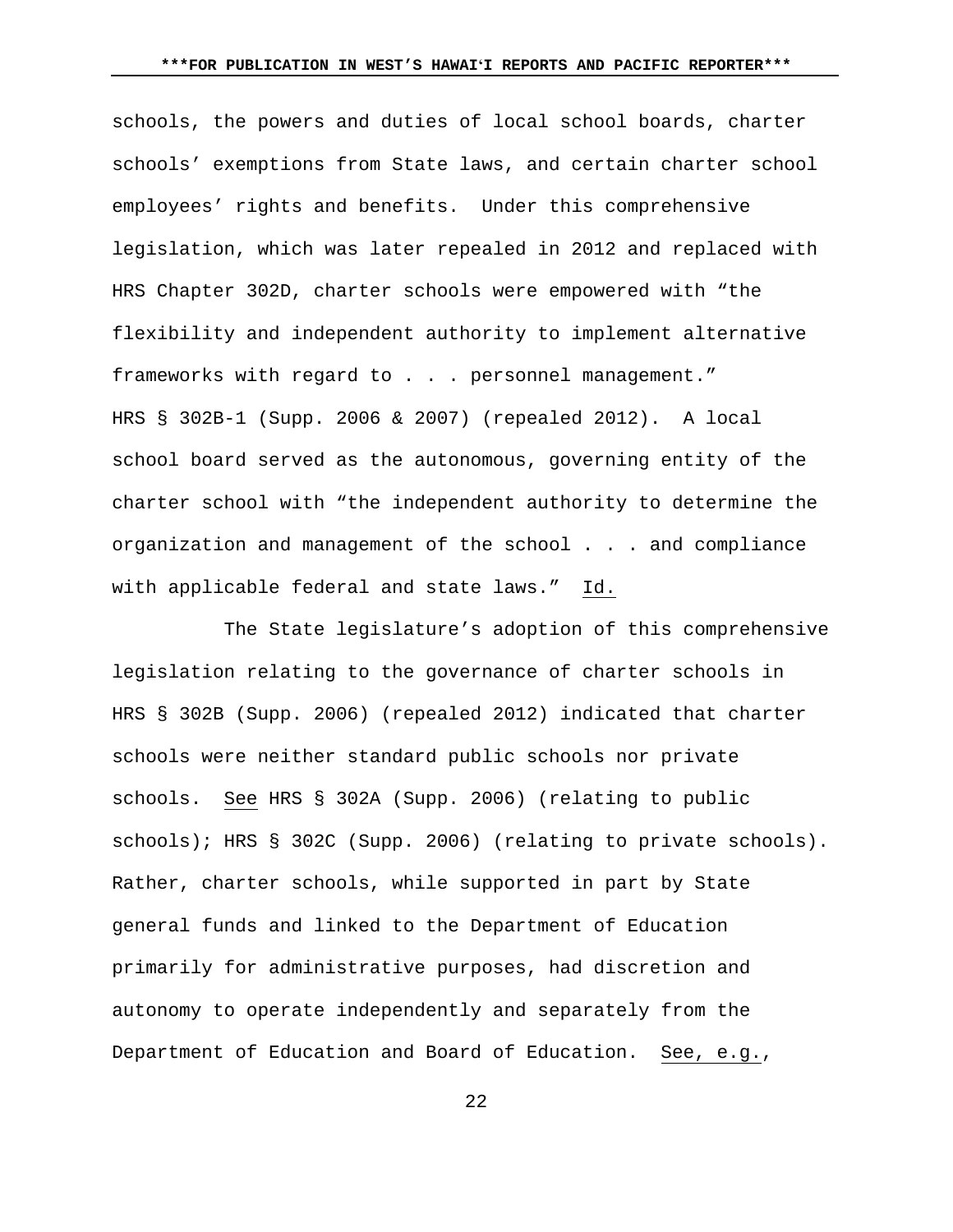HRS §§ 302B-3, -8, -12, -15, -16 (Supp. 2006 & 2007) (repealed 2012).

 For example, in order to establish a charter school, a detailed implementation plan describing "[a] governance structure for the charter school that incorporate[d] a conflict of interest policy" was required to be submitted to the Board of Education. See HRS §§ 302B-5(d)(6), -6(d)(6) (Supp. 2006 & 2007) (repealed 2012). The detailed implementation plan was also required to contain a framework for assessing the accountability of faculty and staff, both individually and collectively, that was "at least equivalent to the average system of accountability" in State public schools. HRS §§ 302B- $5(d)(1)$ ,  $-5(d)(5)$ ,  $-6(d)(1)$ ,  $-6(d)(5)$ . A necessary component of the implementation plan was to provide for program audits and annual financial audits. HRS  $\S$ § 302B-5(d)(5)(A), -5(d)(5)(D),  $-6(d)(5)(A)$ ,  $-6(d)(5)(D)$ . This detailed implementation plan served as the basis for a "performance contract" between the Board of Education and the charter school and presented a plan for holding the charter school accountable for its operations, finances, and management. See HRS  $\S$  302B-1.<sup>21</sup> Thus, under

 $21$  A "detailed implementation plan" was defined as "the document that details the charter school's purpose, focus, operations, organization, finances, and accountability, and becomes the basis for a performance contract between the board and the charter school." HRS § 302B-1.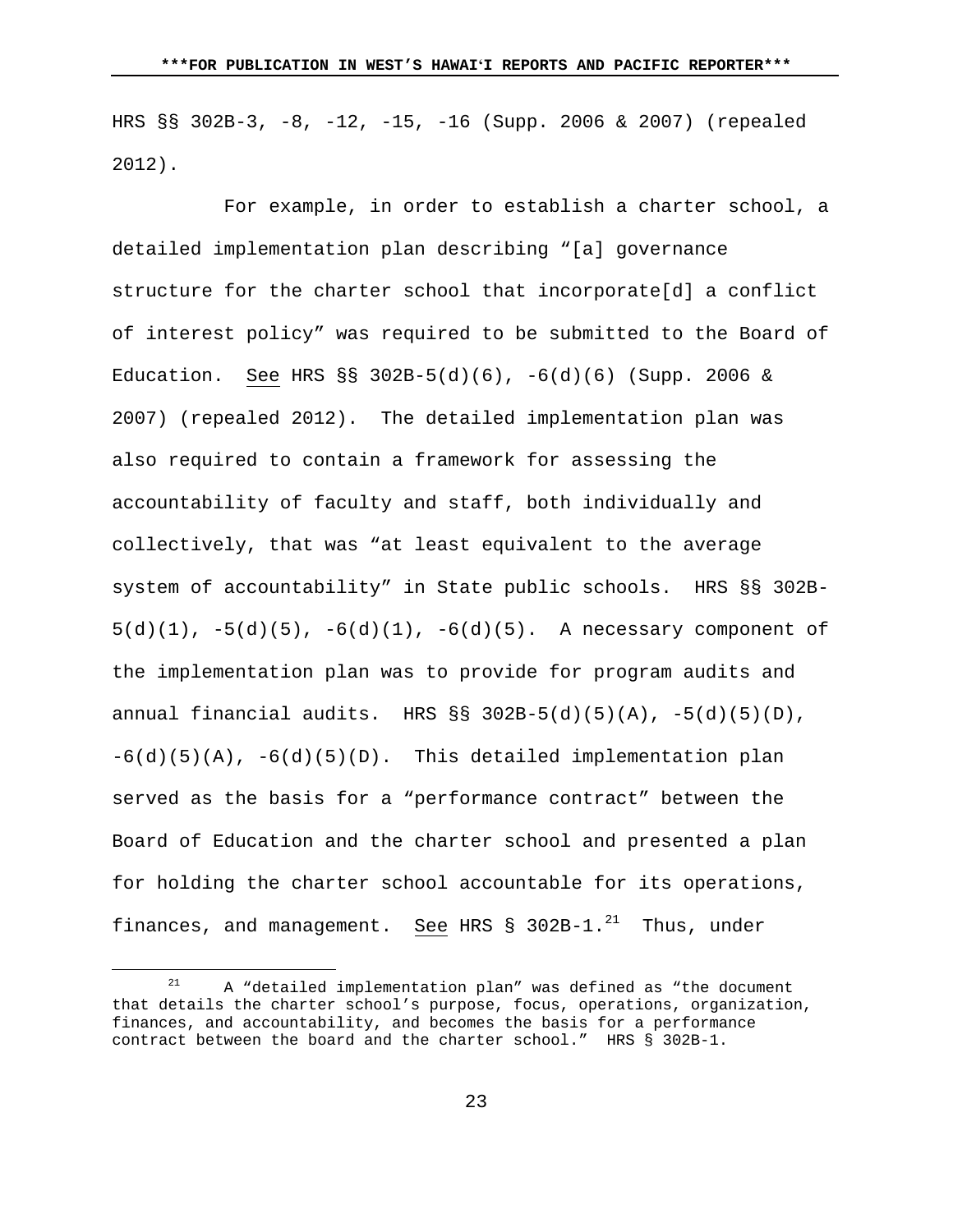HRS §§ 302B-5(d) and 302B-6(d), charter schools and their local school boards were required to establish a framework of accountability that incorporated a conflict of interest policy and provided for annual financial audits.

 Once established as a charter school under Chapter 302B, a charter school was mandated to conduct a comprehensive self-evaluation that was submitted to the charter school review panel at the end of the school year. HRS § 302B-14(a) (Supp. 2006 & 2007) (repealed 2012).<sup>22</sup> The self-evaluation process required an evaluation of the school's organizational viability, which necessitated a showing that the charter school operates in "accordance with office guidelines and procedures, is financially sound and fiscally responsible in its use of public funds, maintains accurate and comprehensive financial records, operates in accordance with generally accepted accounting practices, and maintains a sound financial plan." HRS § 302B-1.

 The autonomy and independence accorded to charter schools was further reflected in HRS § 302B-9(a), which specifically exempted charter schools from Chapter 91 and

<sup>&</sup>lt;sup>22</sup> HRS § 302B-14(a) provides, in relevant part, that "[e]very charter school shall conduct annual self-evaluations that shall be submitted to the board within sixty working days after the completion of the school year. The self-evaluation process shall include but not be limited to: . . . (6) [a]n evaluation of the school's organizational viability."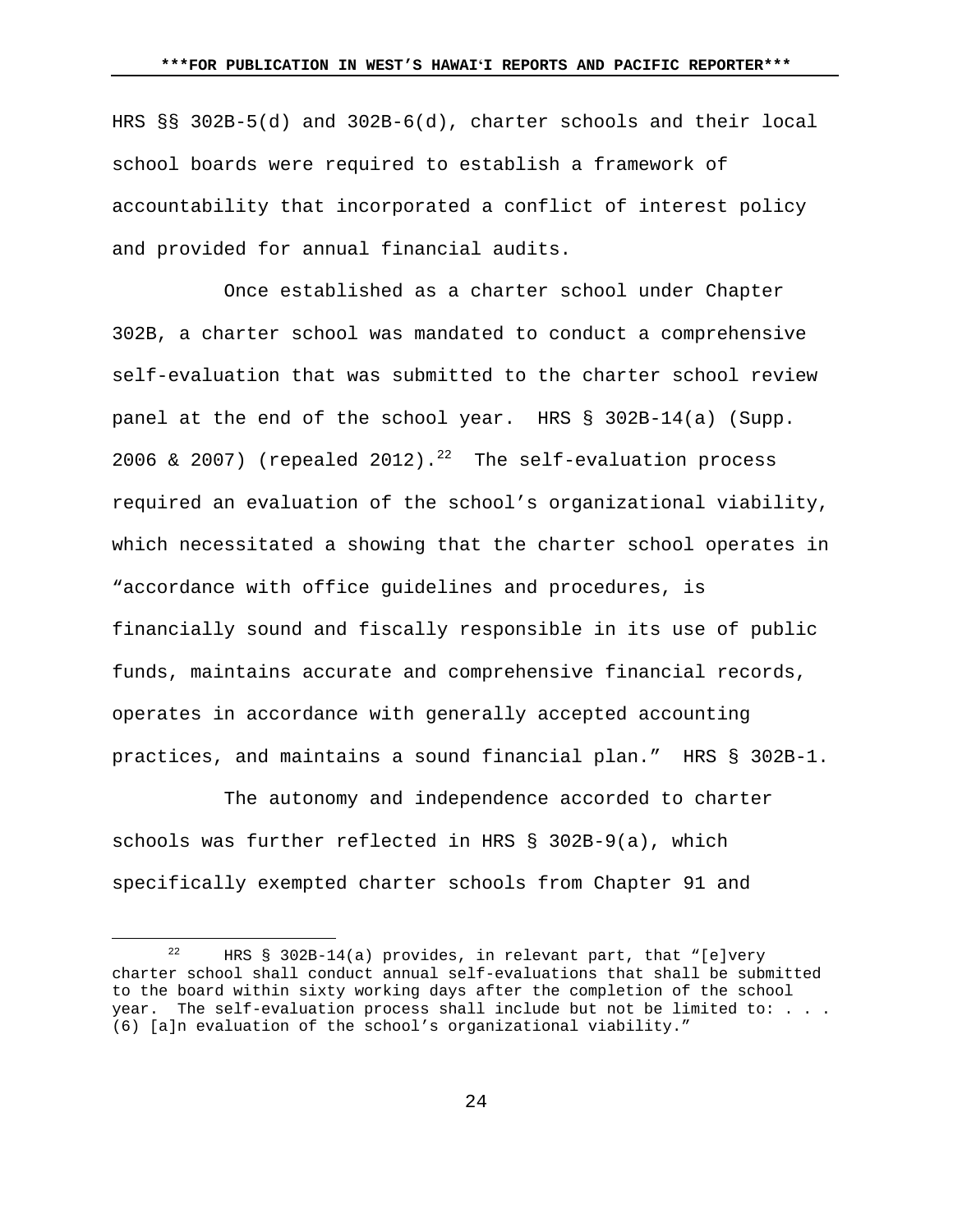Chapter 92, pertaining to the procedures of State agencies. See HRS § 302B-9(a). HRS § 302B-9(b) also provided that charter schools were exempt from the procurement code in HRS Chapter 103D but were mandated to develop their own internal policies and procedures "consistent with the goals of public accountability and public procurement practices." HRS § 302B-9(b). In addition to these exemptions from specific HRS chapters, charter schools were exempt from all other State laws in conflict with Chapter 302B. HRS § 302B-9(a).

 Thus, HRS Chapter 302B set forth a statutory scheme that empowered a charter school to delineate and implement a framework of accountability that established internal conflict of interest policies and procedures. In developing and enforcing this framework of accountability, the applicable statutory provisions permitted a charter school to hire its own auditors to review the school's policies and procedures and to recommend improvements to personnel management and the use of fiscal resources. With mandated yearly self-evaluations required by Chapter 302B, a charter school was responsible for assessing its administrative operations and financial accountability. Thus, the legislature enacted a statutory scheme in which charter schools were accorded discretion, autonomy, and independence over matters relating to the required

<u>25</u>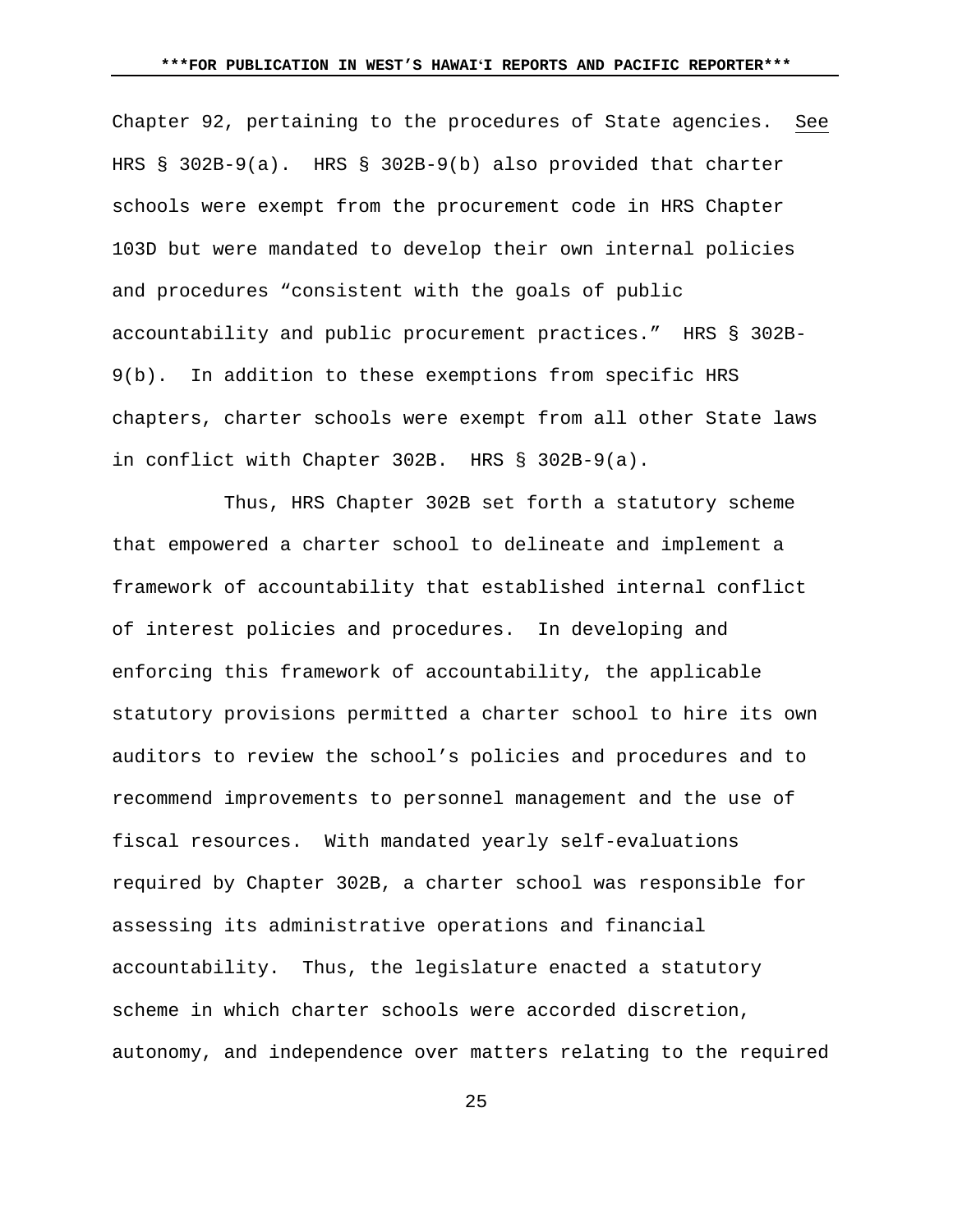establishment of standards of conduct for charter school employees. These standards of conduct included conflict of interest standards.

 Generally, a state law conflicts with another state law where the statutory provisions are "explicitly contrary to, or inconsistent with," each other. See In re Haw. Gov't Emps. Ass'n, 116 Hawaiʻi 73, 102-03, 170 P.3d 324, 353-54 (2007). Here, HRS § 84-14 prescribed standards of conduct as to conflicts of interests that employees were required to adhere to, whereas HRS §§ 302B-5(d)(6) and 302B-6(d)(6) required charter schools to submit a detailed implementation plan containing a conflict of interest policy and assessment plan providing for faculty and staff accountability and annual financial audits. HRS § 302B-14(a) further mandated that charter schools conduct yearly self-evaluations in order to ensure compliance with State and federal laws. Charter schools were thus obligated to develop, implement, and revise their own internal and independent conflict of interest policies and procedures for charter school employees.

 During the relevant time period, HRS Chapter 302B, which was adopted in 2006 and later repealed in 2012, did not require charter schools to adopt the specific standards of conduct prescribed in HRS § 84-14. That is, the internal

<u>26</u>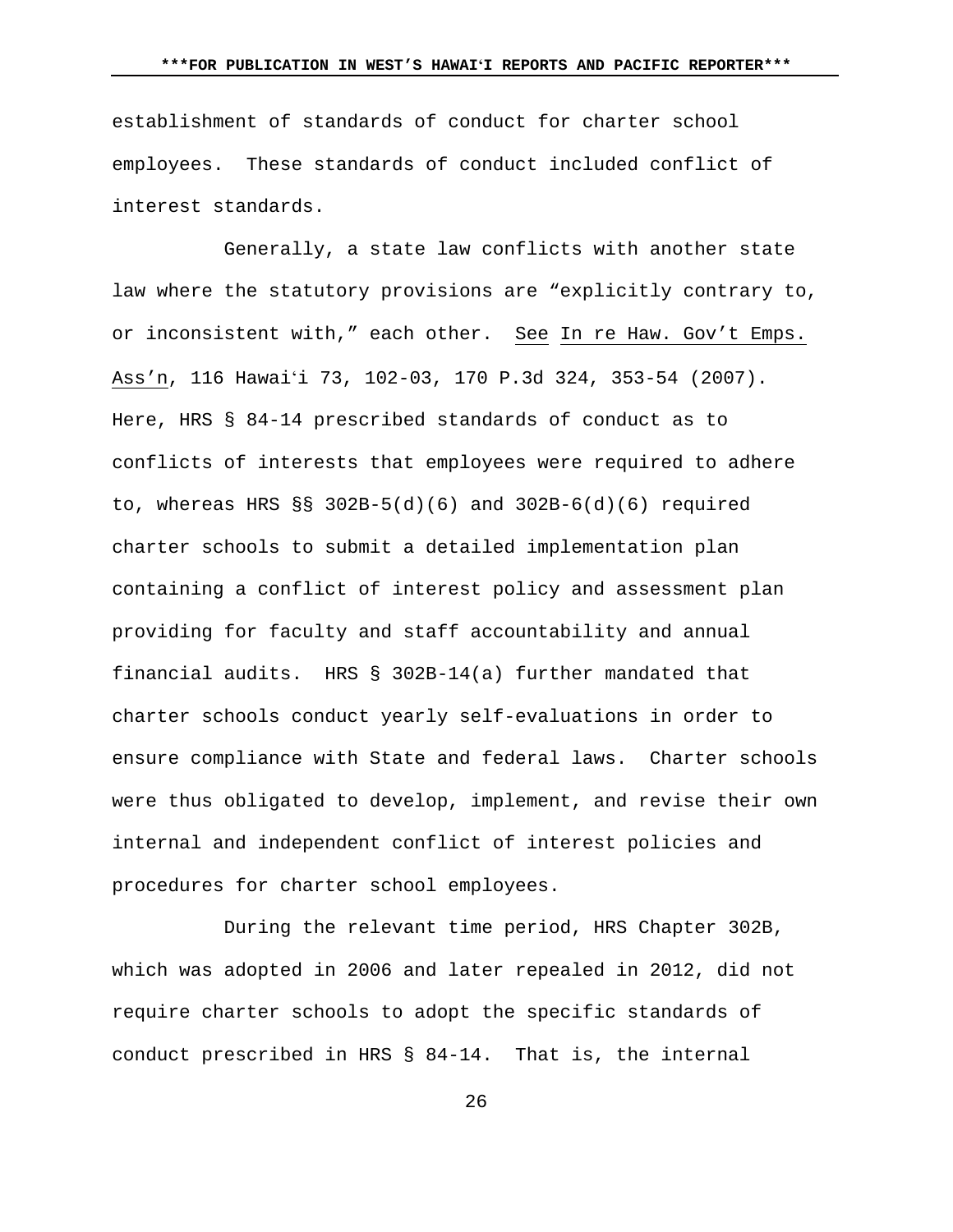policies and procedures relating to conflicts of interests that charter schools established and implemented could have been identical, more expansive, or less restrictive than the conflict of interest provision prescribed in HRS § 84-14. Additionally, Chapter 302B required charter schools to review their policies and procedures with respect to responsibility for the use of public funds, which would include conflict of interest standards per the requirements of the school's detailed implementation plan. Further, during the relevant time period, Chapter 302B did not require that the internal policies and procedures of charter schools relating to conflicts of interests be consistent with the code of ethics.  $23$ 

 In contrast, HRS § 84-14 required that an individual employee conform to specific statutory conflict of interest standards. Concurrently, Chapter 302B provided that charter schools develop and establish conflict of interest standards to govern charter school employees. If both HRS § 84-14 and

 $23$  Under the current statutory scheme governing charter schools, charter school employees are expressly subject to the code of ethics and not exempt from HRS § 84-14. In 2011, the legislature amended HRS Chapter 302B to provide that "[c]harter schools and their local school boards shall develop internal policies and procedures consistent with ethical standards of conduct, pursuant to chapter 84." HRS § 302B-7(f) (Supp. 2011) (repealed 2012). In 2012, the legislature repealed HRS Chapter 302B and enacted Chapter 302D. Under HRS § 302D-12(i), "[a]ll charter school employees and members of governing boards shall be subject to chapter 84." HRS § 302D-12(i) (Supp. 2012).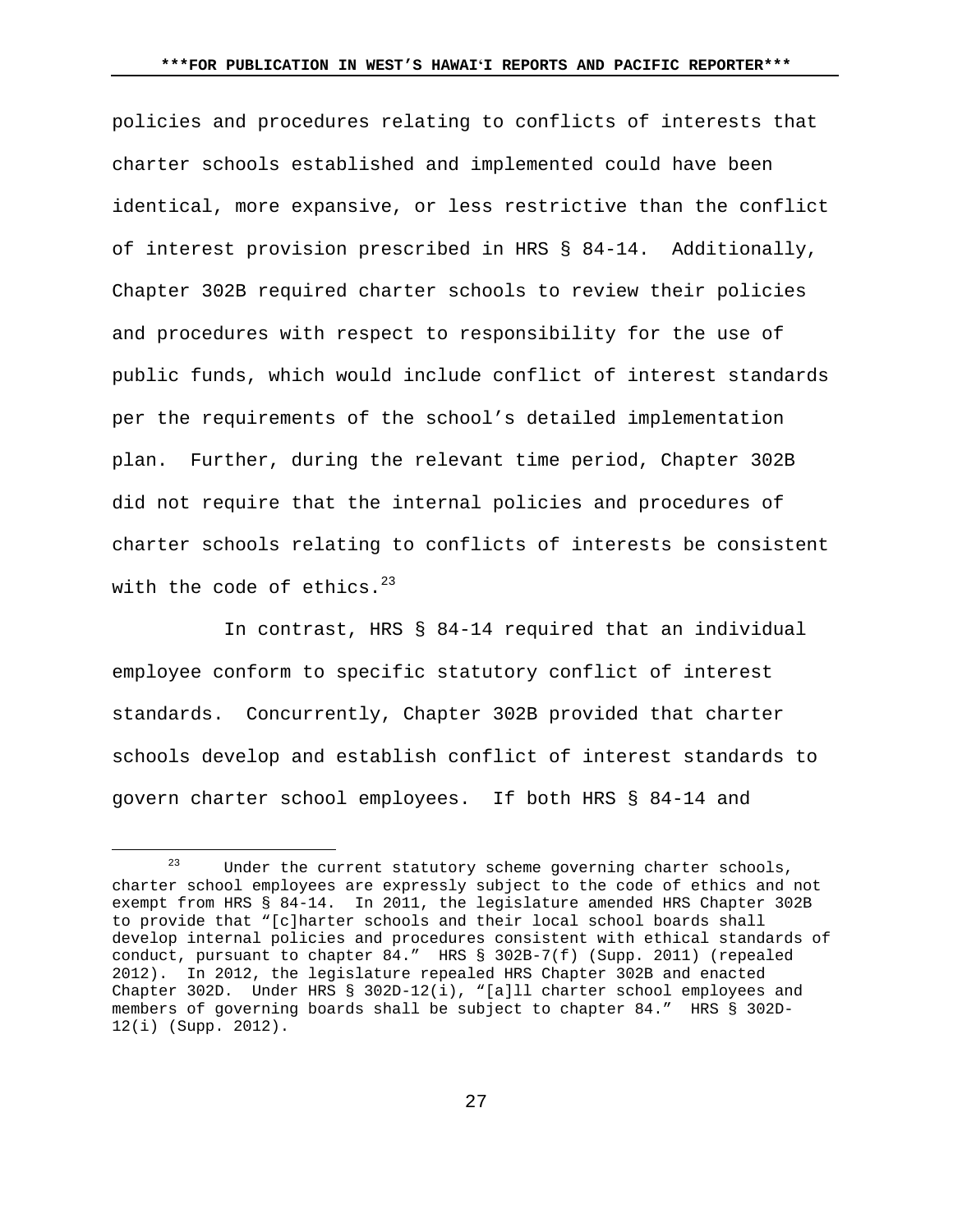Chapter 302B applied to a charter school employee during the relevant time period, then that employee would have been subject to two separate conflict of interest standards. Thus, that same employee could have been subject to punishment under one set of standards, but not the other, for the same conduct. $^{24}$ 

 Consequently, HRS § 84-14 was inconsistent with the provisions of HRS §§ 302B-5(d)(6) and 302B-6(d)(6) as to conflict of interest standards. Because HRS § 84-14 conflicted with these subsections of Chapter 302B at the time of the alleged violations, Boyd was exempt from HRS § 84-14, pursuant

 Boyd followed Connections' conflict of interest policy by including the requisite information on the purchase order forms and Food Service Certificates and by ensuring the proper documentation was submitted to the appropriate school officials. All approvals were obtained prior to purchasing the requested materials, which included reviewing whether the school materials and lunches were obtained at the lowest possible price. Yet, despite acting in accordance with Connections' internal conflict of interest policy and procedures, Boyd was charged and found in violation of twenty counts of HRS § 84-14, the conflict of interest provision contained in the code of ethics. He was fined \$500 for each violation, totaling a fine of \$10,000. Boyd was thus subject to punishment under HRS § 84-14 for the same conduct that was in compliance with Connections' conflict of interest policy, which was adopted in accordance with HRS  $\S$ § 302B-5(d)(6) or 302B-6(d)(6).

 $24$  Although unnecessary to our holding, the circumstances in this case reflect the inconsistency resulting from the application of the relevant statutory provisions. In 2006 and 2007, Connections, in accordance with the requirements of its Detailed Implementation Plan, developed and implemented conflict of interest policy and procedures, and it evaluated on a yearly basis whether the school was financially sound and fiscally responsible in its use of public funds. See HRS  $\S$ § 302B-1, -5(d)(6), -6(d)(6), -7(c), -14(a). Connections' administrative framework required documentation and multiple levels of review by school officials for transactions involving the use of school funds. These policies and procedures indicate that Connections established an organizational structure designed to avoid financial mismanagement, provide transparency, and maximize the effective use of school funds.